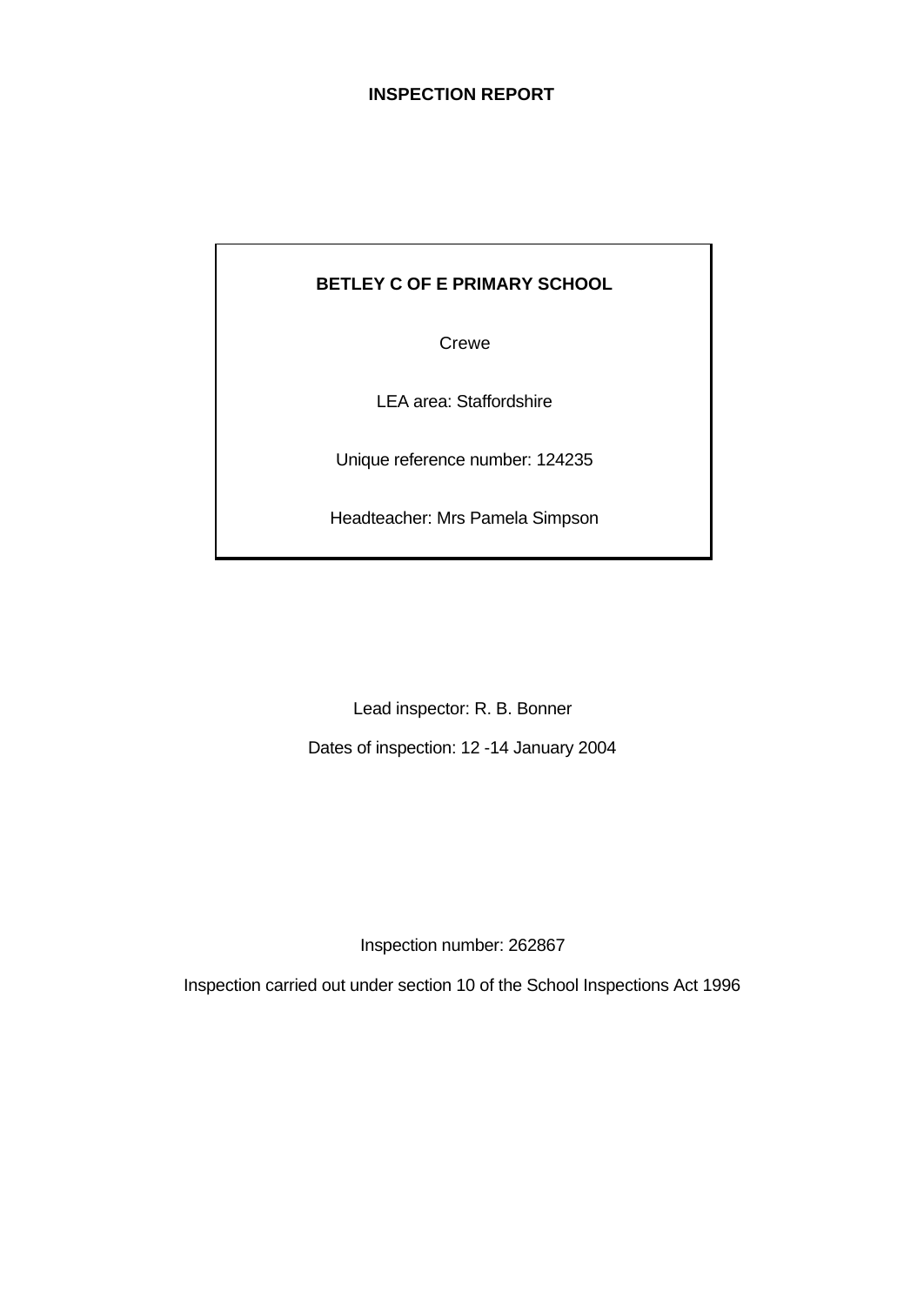## © Crown copyright 2004

This report may be reproduced in whole or in part for non-commercial educational purposes, provided that all extracts quoted are reproduced verbatim without adaptation and on condition that the source and date thereof are stated.

Further copies of this report are obtainable from the school. Under the School Inspections Act 1996, the school must provide a copy of this report and/or its summary free of charge to certain categories of people. A charge not exceeding the full cost of reproduction may be made for any other copies supplied.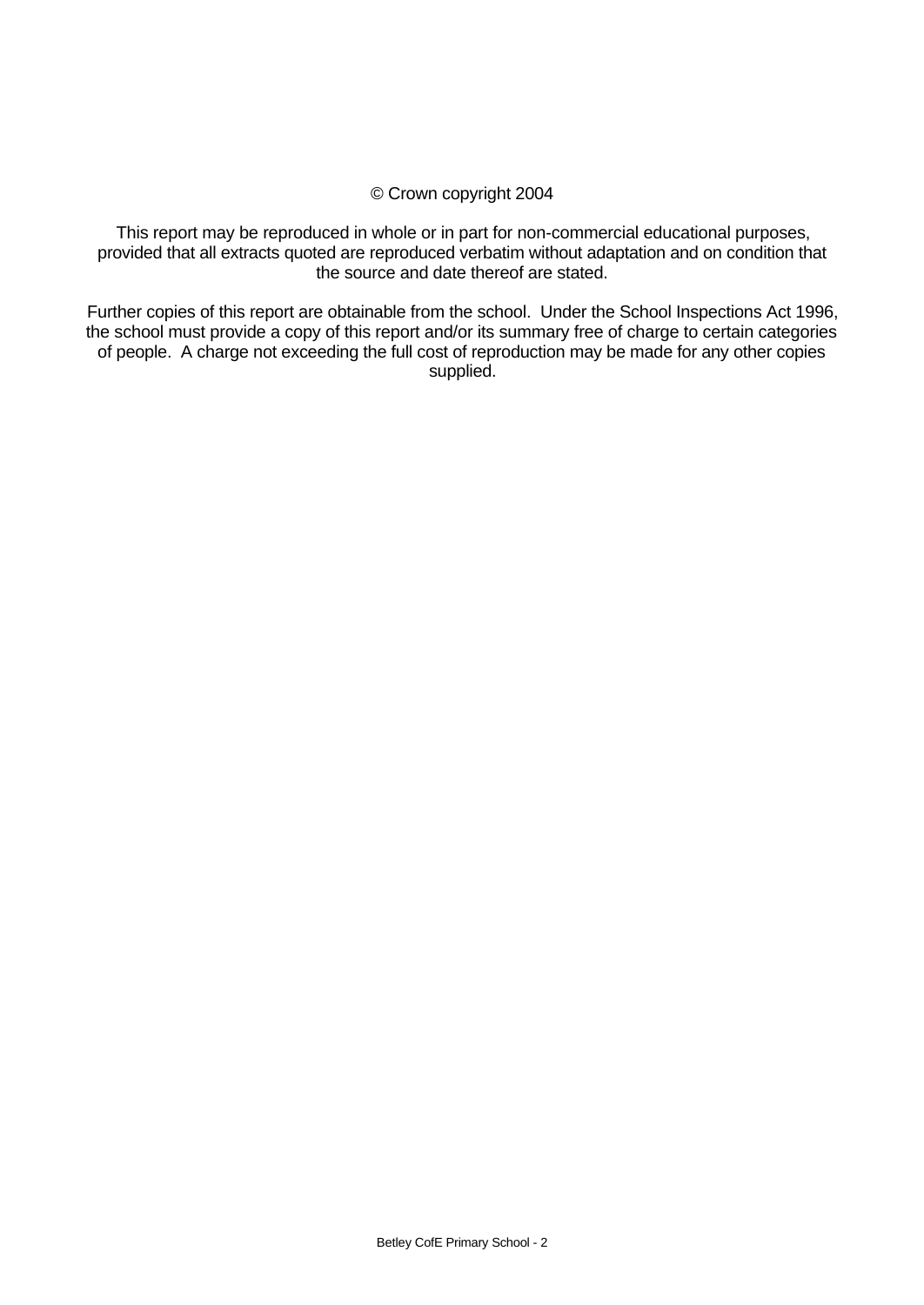## **INFORMATION ABOUT THE SCHOOL**

| Type of school:              | Primary                               |
|------------------------------|---------------------------------------|
| School category:             | Voluntary controlled                  |
| Age range of pupils:         | 4-11                                  |
| Gender of pupils:            | Mixed                                 |
| Number on roll:              | 92                                    |
| School address:              | Church Lane<br><b>Betley</b><br>Crewe |
| Postcode:                    | Cheshire<br>CW <sub>3</sub> 9AX       |
| Telephone number:            | 01270 820286                          |
| Fax number:                  | 01270 820286                          |
| Appropriate authority:       | Governing body                        |
| Name of chair of governors:  | Mr T Goldstraw                        |
| Date of previous inspection: | 17/5/1999                             |

## **CHARACTERISTICS OF THE SCHOOL**

Betley is a small C of E voluntary controlled primary school. The majority of pupils live in the village or surrounding areas. There are currently 92 pupils aged from 4 to 11 on roll in 4 classes. In the reception class there are 12 children attending full time and four on a part-time basis. The numbers of boys and girls are reasonably balanced overall in the school but with some significant variations between years. Attainment on entry to the school is broadly average. All the pupils are white British. The number of pupils claiming free school meals is below the national average. About an eighth of pupils have special educational needs, which is below the national average. Two pupils have statements of special educational need. Each of them has specific learning difficulties in reading and writing and also experience problems with concentration. The school received the School Achievement Award in 2001, 2002 and 2003 for improvements in test results in Year 6.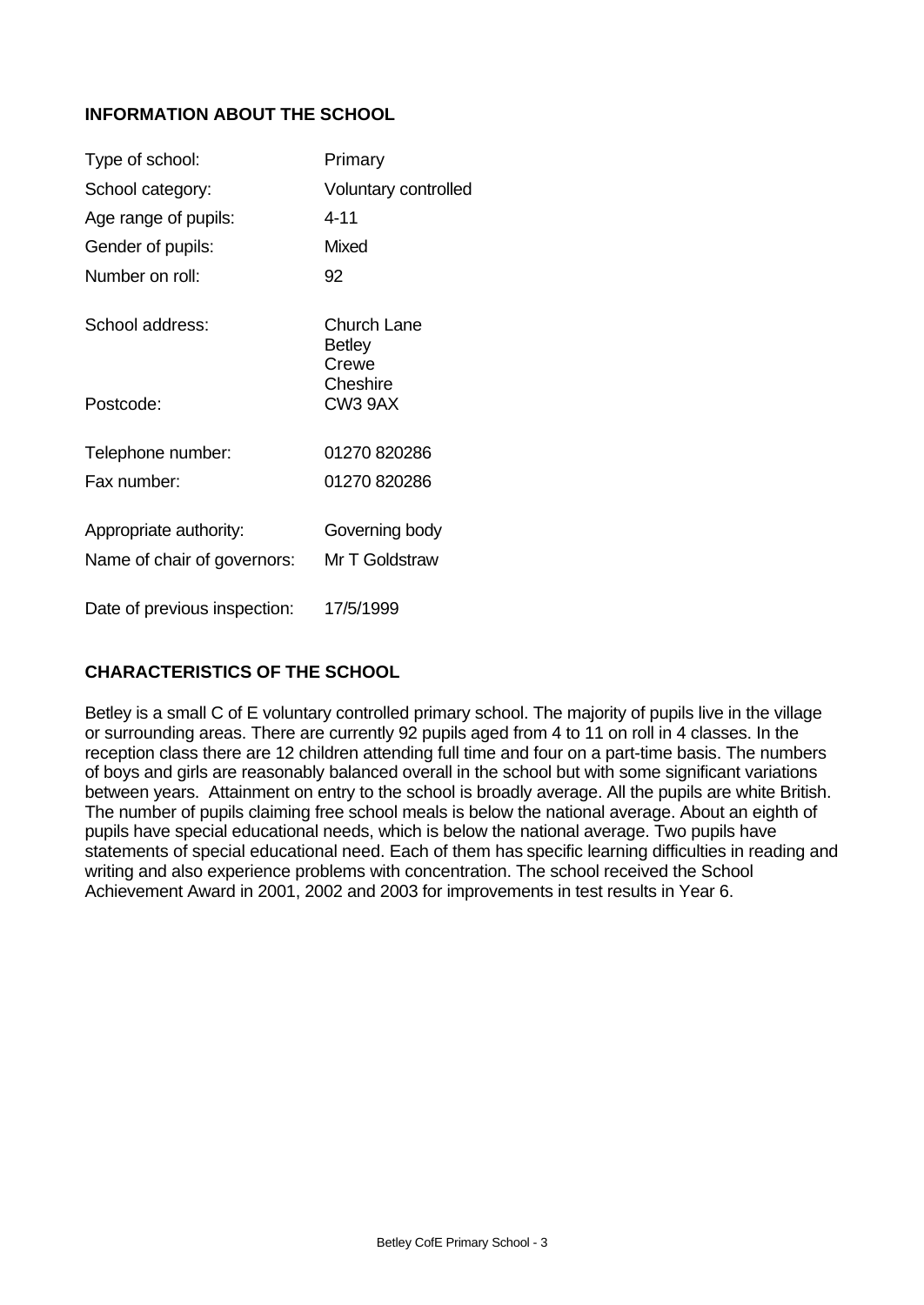## **INFORMATION ABOUT THE INSPECTION TEAM**

| Members of the inspection team |              | <b>Subject responsibilities</b> |                                              |
|--------------------------------|--------------|---------------------------------|----------------------------------------------|
| 25384                          | R. B. Bonner | Lead inspector                  | <b>Mathematics</b>                           |
|                                |              |                                 | Science                                      |
|                                |              |                                 | Information and communications<br>technology |
|                                |              |                                 | Art and design                               |
|                                |              |                                 | Design and technology                        |
|                                |              |                                 | Physical education                           |
|                                |              |                                 | Religious education                          |
| 13706                          | G. Marsland  | Lay inspector                   |                                              |
| 27591                          | M. Campbell  | Team inspector                  | English                                      |
|                                |              |                                 | Geography                                    |
|                                |              |                                 | History                                      |
|                                |              |                                 | <b>Music</b>                                 |
|                                |              |                                 | <b>Foundation Stage</b>                      |
|                                |              |                                 | Special educational needs                    |
|                                |              |                                 | English as an additional language            |

The inspection contractor was:

Nord Anglia School Inspection Services Anglia House Carrs Road **Cheadle Stockport** SK8 2LA

Any concerns or complaints about the inspection or the report should be made initially to the inspection contractor. The procedures are set out in the leaflet *'Complaining about Ofsted Inspections'*, which is available from Ofsted Publications Centre (telephone 07002 637833) or Ofsted's website (www.ofsted.gov.uk).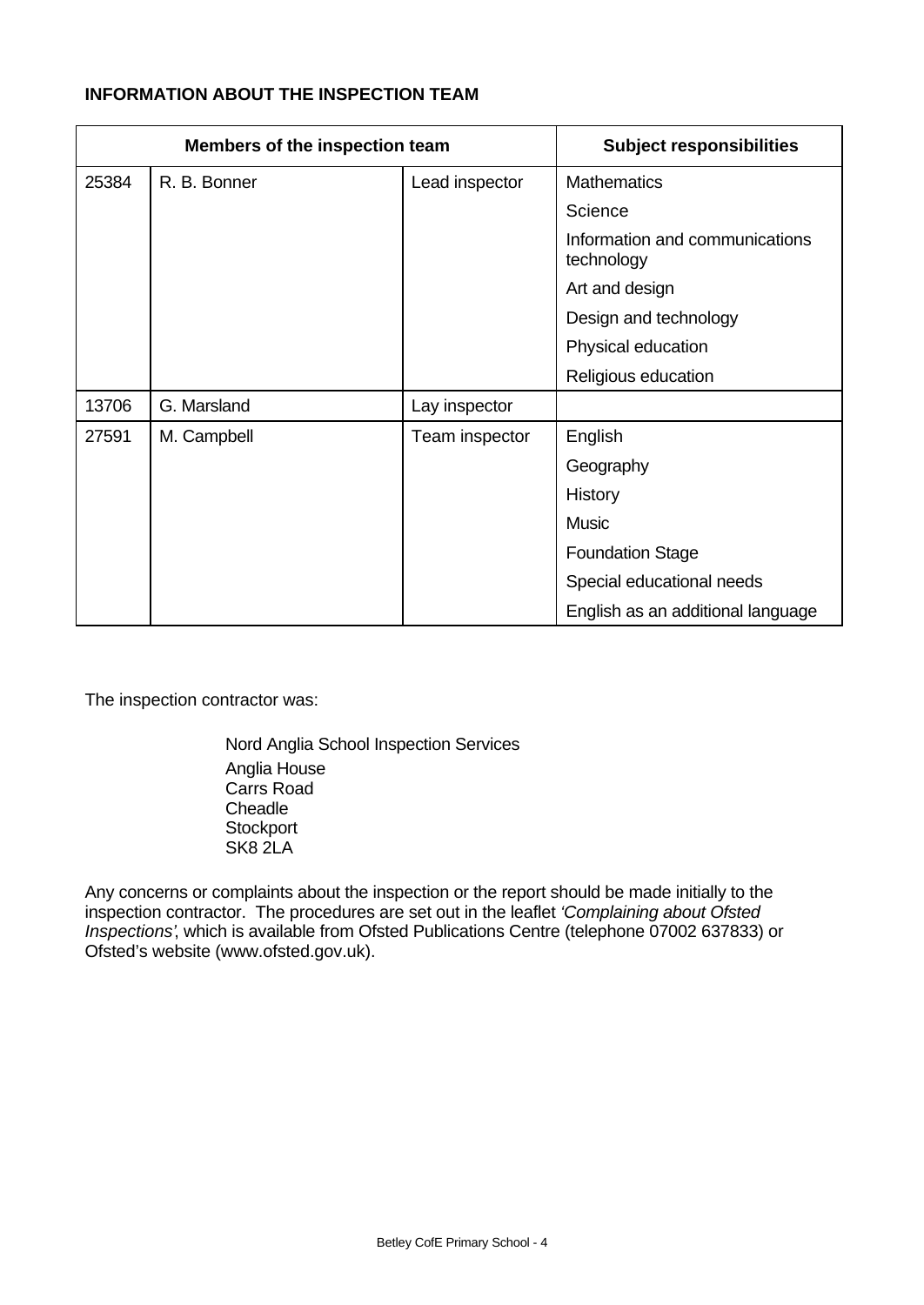## **REPORT CONTENTS**

|                                                                                                                                    | Page |
|------------------------------------------------------------------------------------------------------------------------------------|------|
| <b>PART A: SUMMARY OF THE REPORT</b>                                                                                               | 6    |
| <b>PART B: COMMENTARY ON THE MAIN INSPECTION FINDINGS</b>                                                                          |      |
| <b>STANDARDS ACHIEVED BY PUPILS</b>                                                                                                | 9    |
| Standards achieved in areas of learning and subjects                                                                               |      |
| Pupils' attitudes, values and other personal qualities                                                                             |      |
| <b>QUALITY OF EDUCATION PROVIDED BY THE SCHOOL</b>                                                                                 | 12   |
| Teaching and learning<br>The curriculum<br>Care, guidance and support<br>Partnership with parents, other schools and the community |      |
| <b>LEADERSHIP AND MANAGEMENT</b>                                                                                                   | 17   |
| <b>PART C: THE QUALITY OF EDUCATION IN AREAS OF LEARNING AND</b><br><b>SUBJECTS</b><br>AREAS OF LEARNING IN THE FOUNDATION STAGE   | 20   |
| <b>SUBJECTS IN KEY STAGES 1 AND 2</b>                                                                                              |      |
| PART D: SUMMARY OF THE MAIN INSPECTION JUDGEMENTS                                                                                  | 32   |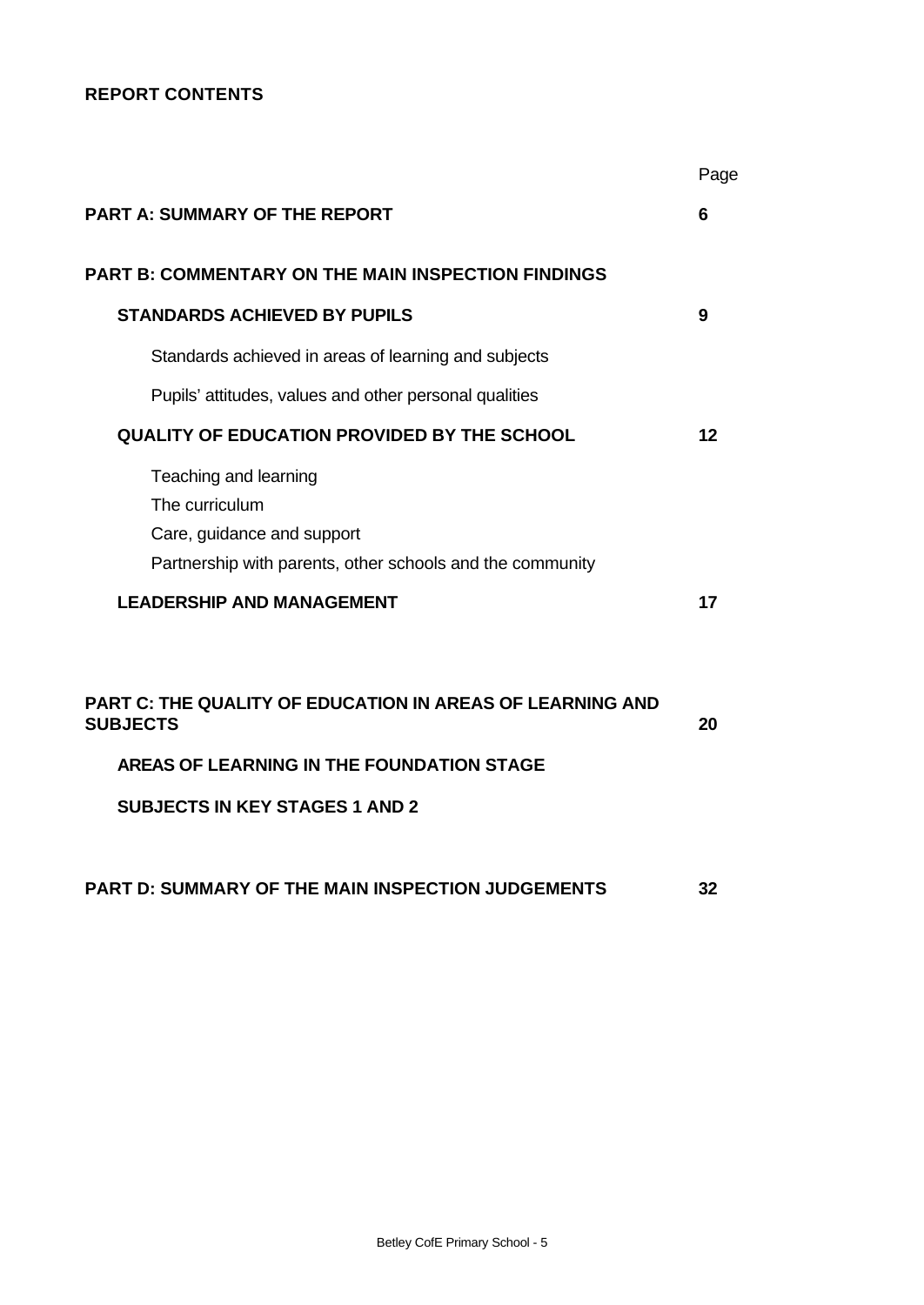## **PART A: SUMMARY OF THE REPORT**

## **OVERALL EVALUATION**

**The overall effectiveness of the school is good**. Standards in Year 6 are above average and overall pupils achieve well. Pupils achieve particularly well in mathematics, science and geography. Pupils achieve very well in reading. In writing, achievement is satisfactory overall because a few of the most able pupils are not always provided with sufficiently challenging work. The quality of teaching and learning during the inspection was good. Governors have a good understanding of the strengths and weaknesses of the school and are influential in their work. The leadership and management provided by the headteacher are good, but due to changes of staff and illnesses, the management role of the subject co-ordinators has not been developed sufficiently. The school provides **good value for money**.

## **The school's main strengths and weaknesses are**:

- Standards are above average in English, mathematics, science and geography.
- Leadership and management of the headteacher are good.
- The governance of the school is good.
- Teaching and learning are good throughout the school.
- The curriculum is very good and is enhanced by very good opportunities for pupils to participate in a wide range of sporting activities.
- The staff know the pupils well and provide good levels of care.
- The school has good links with parents and other schools, and very good links with the community.
- The most able pupils are not achieving as well as they should in writing.
- The school's methods of checking and recording pupils' day-to-day progress are unsatisfactory.
- The management role of subject co-ordinators is under-developed.

Since the last inspection in 1999 the school has made good progress overall. Test results in Year 6 in English, mathematics, and science have risen at a faster rate than in schools nationally. Overall the quality of teaching has improved. For example, teaching in the reception class, which was satisfactory, is now good, and the proportion of good teaching in Years 1 to 6 has increased. There have been good improvements in the provision of information and communication technology (ICT), as a result of which standards have risen to broadly average, but there is still more work to be done. In respect of other issues raised in the previous report the school has made satisfactory progress in the provision of outdoor play for children in the reception class, and the quality of written reports to parents. There is now a policy for pupils' personal, social and health education, but there is still room for improvement in the quality of teachers' marking.

## **STANDARDS ACHIEVED**

| <b>Results in National</b><br>Curriculum tests at the end |      | similar schools |      |      |
|-----------------------------------------------------------|------|-----------------|------|------|
| of Year 6, compared with:                                 | 2001 | 2002            | 2003 | 2003 |
| English                                                   |      | A*              | n    |      |
| <b>Mathematics</b>                                        |      |                 | A*   |      |
| Science                                                   |      |                 | A*   |      |

*Key: A\* - very high: A - well above average; B – above average; C – average; D – below average;*

*E – well below average*

*Similar schools are those whose pupils attained similarly at the end of Year 2.*

**Overall pupils achieve well throughout the school.** Standards on entry to the school are broadly average. Children in the reception class achieve well and the vast **majority achieves** the goals they are expected to reach by the end of the reception class, with a significant minority working on the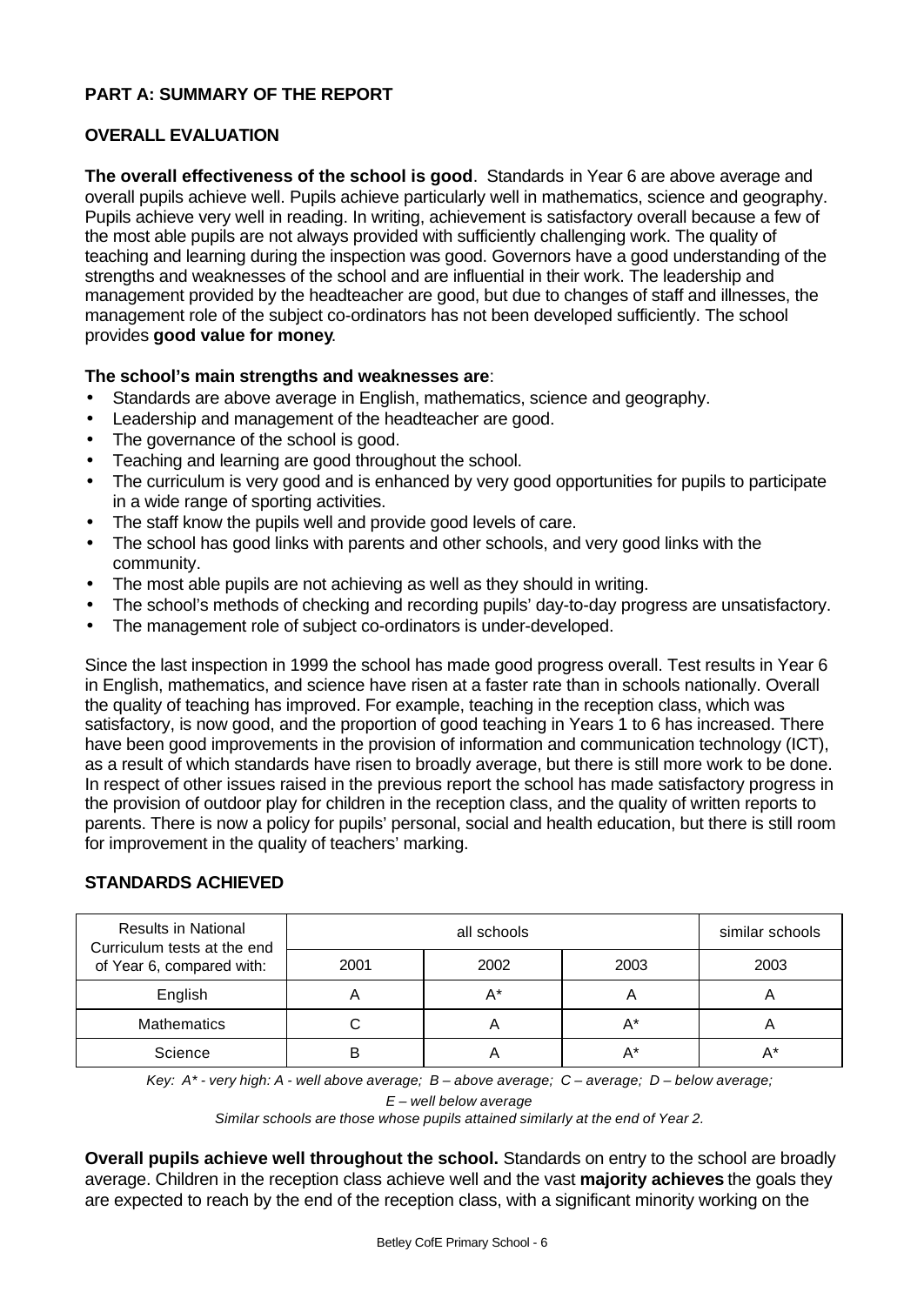lower levels of the National Curriculum. Overall, pupils achieve well in Years 1 and 2 and standards are above average in speaking and listening, reading, mathematics, science and average in writing. In the end of Year 6 test results in 2003, standards were very high in mathematics and science and in the top five percent of schools nationally. Standards in English were well above the national average. In comparison to similar schools results were very high in science and well above average in English and mathematics.

Inspection evidence broadly supports the national test results. Standards in Year 6 are above average in English, mathematics, science and geography. Achievement is good in mathematics and science and satisfactory in English. Pupils make good and sometimes very good progress in reading but writing tasks provided for the most able pupils are not always sufficiently challenging. One reason for this is that the school does not have sufficiently rigorous systems for checking pupils' attainment or progress on a day-to-day basis. In other subjects, standards in Year 2 are above average in geography, and average in ICT, art and design, design and technology, history and religious education. In Year 6 standards are average in ICT, design and technology, history and religious education. It is not possible to make judgements on standards in music and physical education in Years 2 and 6 or art and design in Year 6.

**Pupils' personal qualities, including their spiritual, moral, social and cultural development are good.** Pupils have good attitudes. They are keen to come to school, respond well in lessons and are generally attentive, confident and motivated learners. Values are fostered effectively through the caring and supportive relationships that exist between staff and pupils, and the very good example that is set by all those working in the school. Standards of behaviour are good. Pupils distinguish right from wrong and realise the effect their actions have on others by being kind, polite and courteous. Attendance is very good. The interest that pupils show in school life reflects on the consistently high levels of pupil attendance the school achieves.

## **QUALITY OF EDUCATION**

**The quality of education provided by the school is good. Teaching and learning are good throughout the school.** Over eight tenths of lessons seen during the inspection were good or better and nearly a tenth were very good. Teachers have a good command of the subjects they teach. They generally plan their lessons well and provide good levels of support and encouragement and in response pupils listen well and try hard. Teaching and learning in English, including literacy lessons are satisfactory and they are good in mathematics including numeracy lessons. The curriculum is very good and is enhanced by very good opportunities for pupils to participate in sporting activities. The school provides pupils with good care, guidance and support. The school works well in partnership with parents and it has very good links with the community.

## **LEADERSHIP AND MANAGEMENT**

**The leadership and management of the headteacher are good.** The headteacher provides strong, effective leadership and in the short time that she has been in post she has developed a very clear vision for the future improvement of the school. The school runs smoothly, procedures are clear and followed. The school improvement plan identifies the most important areas for development, and reflects a good understanding of the strengths and weaknesses of the school. Due to changes of staff and illnesses, the management role of the subject co-ordinators has not been developed sufficiently. The governing body is effective in all aspects of its work and provides good levels of support and guidance. Governors have a good understanding of the strengths and weaknesses of the school and take an active role in shaping its direction.

## **PARENTS' AND PUPILS' VIEWS OF THE SCHOOL**

Most parents are positive about all aspects of the school. They report that their children like school, and that the arrangements for their children to settle into school are particularly good. They think that teaching is good and that their children are making good progress because the teachers expect them to work hard. The vast majority of pupils are also positive about school. They comment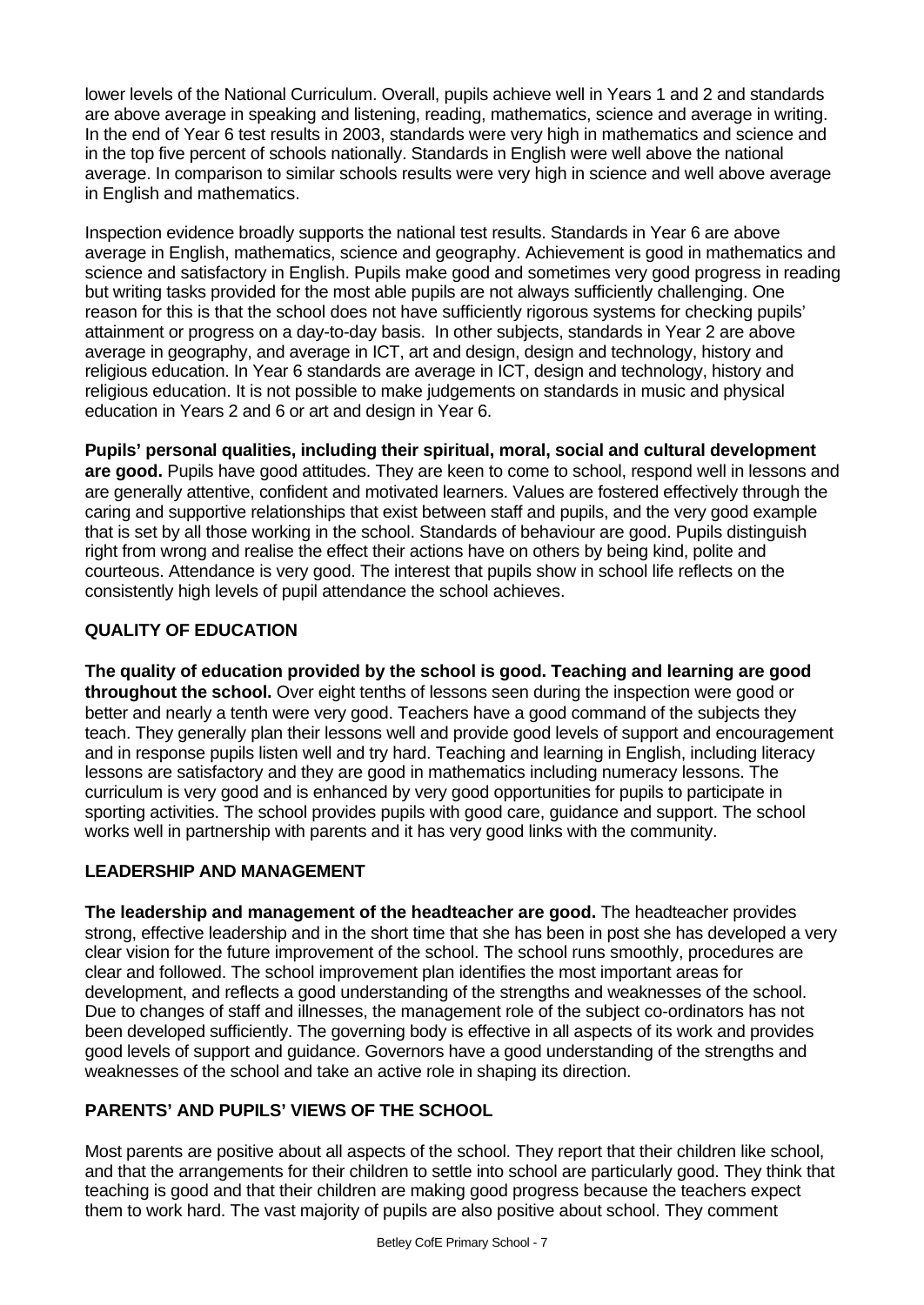particularly on how hard they have to work and how well their teachers help them with their work and if they are worried.

## **IMPROVEMENTS NEEDED**

The most important things the school should do to improve are:

- Provide greater levels of challenge in writing for the most able pupils.
- Improve day-to-day assessment procedures in Years 1 to 6.
- Develop the management role of subject co-ordinators.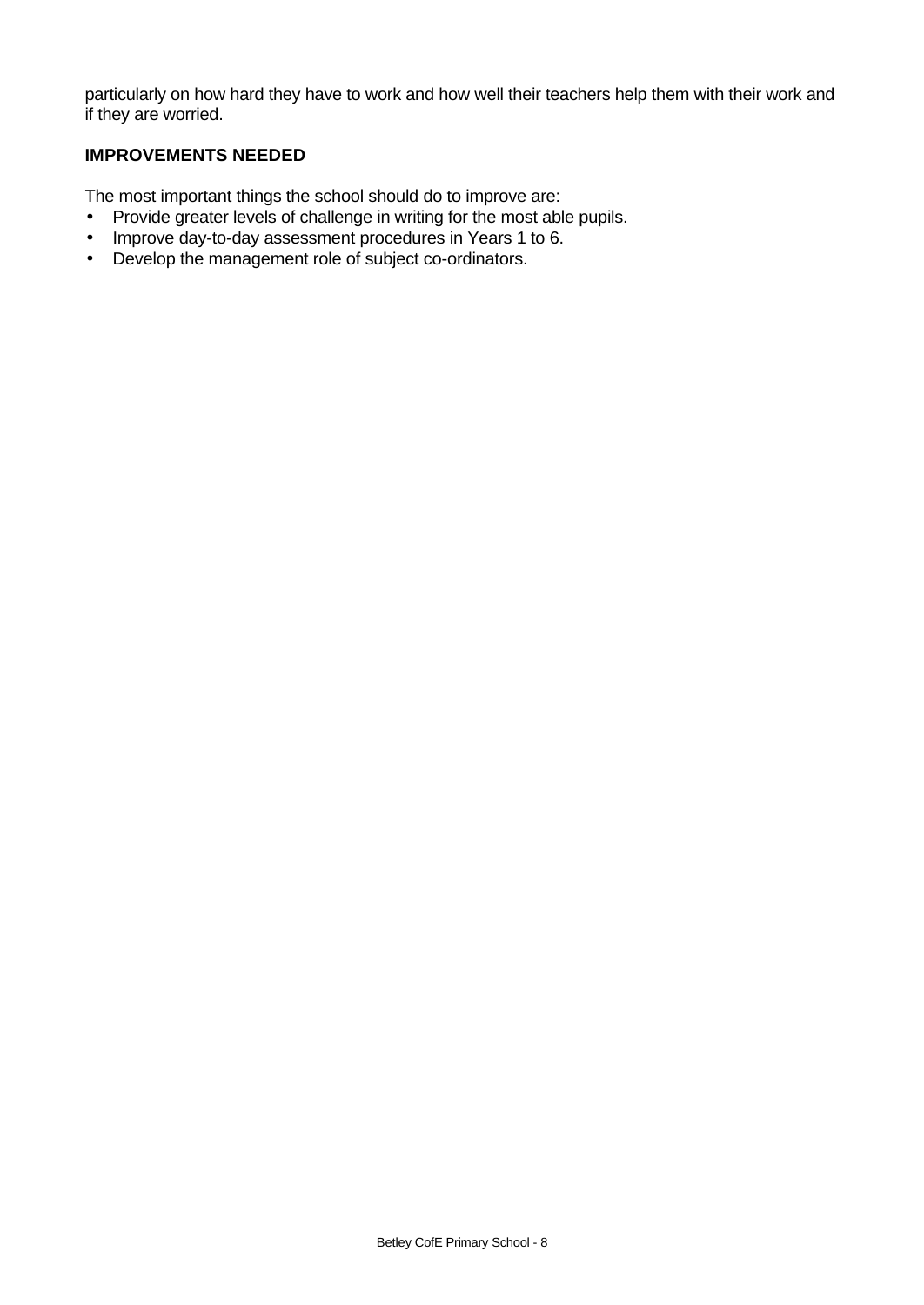## **PART B: COMMENTARY ON THE INSPECTION FINDINGS**

## **STANDARDS ACHIEVED BY PUPILS**

#### **Standards achieved in areas of learning and subjects**

Overall, pupils achieve well throughout the school. Standards are above average in English, mathematics and science in Years 2 and 6. Achievement is particularly good in mathematics and science and it is satisfactory overall in English. Pupils make good and sometimes very good progress in reading but writing tasks provided for the most able pupils are not always sufficiently challenging.

#### **Main strengths and weaknesses**

- Children achieve well in the reception class.
- In the national tests in 2003 for seven-year-olds, pupils attained standards that were well above the national average in reading, and above average in writing and mathematics.
- In the national tests in 2003 for 11-year-olds, pupils attained standards that were very high in mathematics and science and well above the national average in English.
- When compared to similar schools standards in science were very high and in English and mathematics they were well above average.
- Standards in Years 2 and 6 are currently above average in English, mathematics, science and geography.
- Pupils achieve well in mathematics, science and geography and very well in reading.
- The most able are not always provided with appropriately challenging writing tasks.

## **Commentary**

- 1. At the end of Year 2, results in the tests in 2003 were well above the national average in reading, above average in writing and mathematics. In comparison to similar school standards were average in all three subjects. Although the percentage of pupils attaining at the expected levels is relatively high, this is not the case in respect of the higher level (Level 3), particularly in reading and writing. There were no significant differences between the attainment of boys and girls. The trend in the school's average National Curriculum points for the core subjects of reading, writing and mathematics was below the national trend. There appears to have been a gradual decline in standards in Year 2 from 2000 to 2003 in all three subjects. However, as this is a small school the effect of the performance of one pupil can be considerable.
- 2. Teacher assessments in science show the proportion of pupils achieving the expected level (Level 2) was very high but the percentage achieving the higher level (Level 3) was below the national average. In comparison to similar schools the proportion of pupils achieving the expected level was very high but those achieving at the higher level was well below average. Standards fell last year because of a decline in the number of pupils achieving at the higher level (Level 3). Previous test results indicate that this group of pupils was atypical and that a good number of pupils usually achieve at Level 3.

#### *Standards in national tests at the end of Year 2 – average point scores in 2003*

| Standards in: | School results | National results |
|---------------|----------------|------------------|
| reading       | 17.0 (17.7)    | 15.7 (15.8)      |
| writing       | 15.6 (15.9)    | 14.6 (14.4)      |
| mathematics   | 17.4 (18.7)    | 16.3 (16.5)      |

*There were 16 pupils in the year group. Figures in brackets are for the previous year*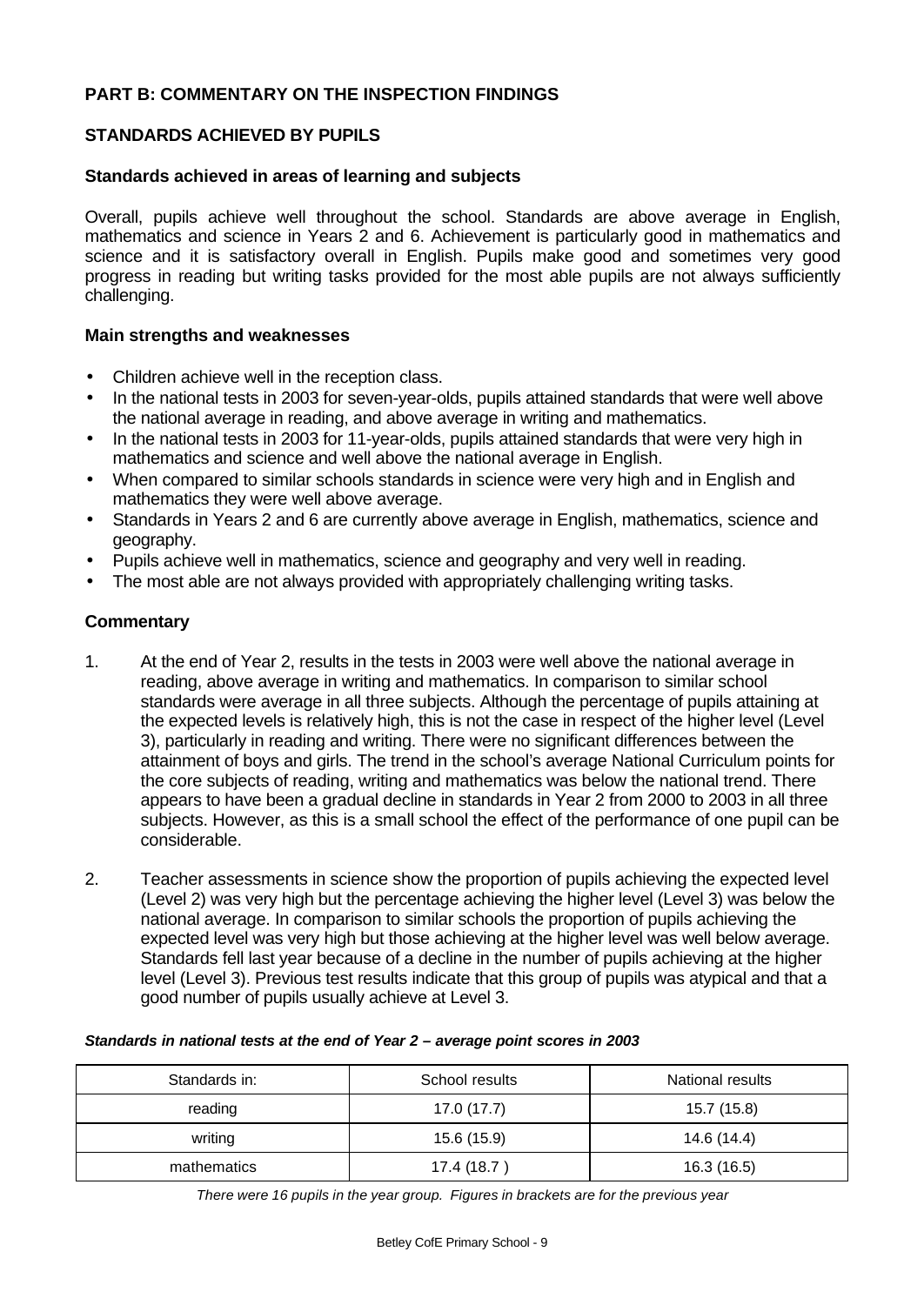3. At the end of Year 6, results in the tests in 2003 were very high in mathematics and science and in the top five per cent of schools nationally. Standards in English were well above the national average. In comparison to similar schools standards were very high in science and well above average in English and mathematics. Standards in all three subjects have risen at a faster rate than in other schools. There were no significant differences between the attainment of boys and girls. The school has recognised that this group of pupils may not have made the progress that it should in English and has put into place a system of rigorous checking and support to ensure that pupils achieve as well as they can. The targets set for 2004 are achievable in mathematics and science, but in view of the current standards in Year 6 they are particularly challenging in English.

| Standards in: | School results | National results |
|---------------|----------------|------------------|
| English       | 29.3 (30.5)    | 26.8 (27.0)      |
| mathematics   | 30.0(29.5)     | 26.8 (26.7)      |
| science       | 32.3(30.5)     | 28.3 (28.6)      |

#### *Standards in national tests at the end of Year 6 – average point scores in 2003*

- 4. Children enter the reception class with standards that are broadly average. Children are well taught in their lessons and make good progress in their learning. This is a good improvement since the last inspection when teaching and learning in this class was satisfactory. By the time they enter the Year 1 class, the vast majority achieve at the expected levels in all areas of learning and a significant minority exceed them.
- 5. Inspection evidence points to standards in the current Year 2 that are above average in speaking and listening, reading, mathematics and science. There are a few higher-attaining pupils in this class who are already working within Level 3 in reading, mathematics and science. Pupils in Years 1 and 2 achieve well as a result of the good teaching they receive. In other subjects of the curriculum standards in Years 2 are above average in geography, and average in ICT, art and design, design and technology, history and religious education. It is not possible to make a secure judgement on standards in music or physical education.
- 6. Inspection evidence points to standards in Year 6 that are above average in English, mathematics and science. Achievement is good in mathematics and science and satisfactory in English. Pupils make good and sometimes very good progress in reading as a result of the good teaching and particularly good levels of support they receive. But writing tasks provided for the most able pupils are not always sufficiently challenging. One reason for this is that the school does not have sufficiently rigorous systems for checking pupils' attainment or progress on a day-to-day basis. In other subjects of the curriculum standards in Year 6 are above average in geography and average in ICT, design and technology, history and religious education. It is not possible to make a secure judgement on standards in art and design, music or physical education.
- 7. Pupils with special educational needs achieve well throughout the school because they are given work which matches their needs and have specific targets on their individual education plan. They are identified early in their school life and monitored closely to ensure sufficient progress is being made. Teaching in small withdrawal groups is particularly effective and enables these pupils, at times, to make very good progress. Pupils who are gifted and talented in football or mathematics for example, are clearly identified by the school and provided with appropriate additional support and guidance.

*There were 8 pupils in the year group. Figures in brackets are for the previous year*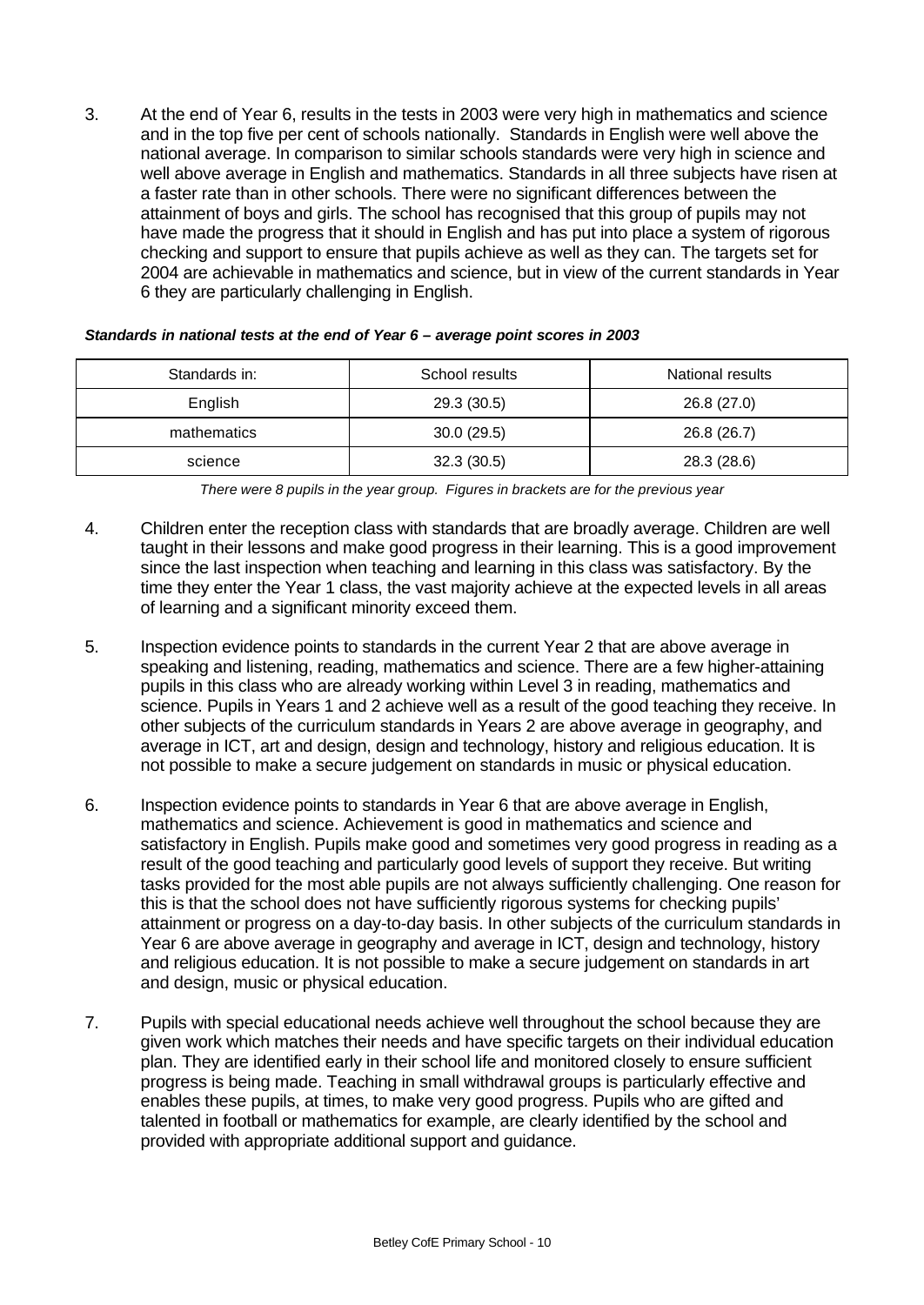## **Pupils' attitudes, values and other personal qualities**

Pupils' attendance and punctuality are **very good.** The attitudes and behaviour of pupils are **good.** Pupils' moral, social and cultural development is **good.** The pupils' spiritual development is **satisfactory**.

## **Main strengths and weaknesses**

- Attendance is well above the average for primary schools and pupils arrive on time allowing lessons to start promptly.
- The pupils have positive attitudes to learning.
- The pupils behave well and no incidents of bullying or harassment were observed.
- The pupils enjoy the good range of after school activities provided.
- Good provision is made for the pupils' moral, social and cultural development.

- 8. Attendance is high because the pupils enjoy coming to school. They arrive early and eager to start their lessons. Registration is carried out swiftly and effectively and the administrative officer frequently checks the registers and keeps the headteacher informed. Parents provide very good support by telephoning the school if their child is ill and by avoiding holidays in term time.
- 9. The pupils have good attitudes to learning and behave well, showing mutual respect and support for each other. They listen to their teachers and enjoy classroom discussions. A good example of this was seen in a Year 2 religious education lesson where they discussed how Jesus helped people. They settle quickly down to their tasks with enthusiasm. The children in the Reception class were observed eagerly participating in a literacy lesson. The pupils are polite and mature and can be trusted to work independently when opportunities arise. They are confident and have high self-esteem as a result of their good relationships with staff.
- 10. Pupils behave well in and around the school and there have been no exclusions. The staff have high expectations for good behaviour and the pupils respond well. Badges, team points and praise encourage good behaviour. An appropriate scheme of sanctions is also in place, such as withdrawal from playtime, but they are not often needed. The pupils confirm that incidents of bullying or harassment are rare, but when they occasionally occur, they immediately inform a member of staff. Incidents are dealt with swiftly and effectively.
- 11. Many pupils enjoy participating in the after school activities provided. Football, netball, badminton, recorders, the art and craft club and science club enrich the pupils' learning. Inter-school sporting activities are well supported.
- 12. Pupils who have special educational needs are developing confidence and positive selfesteem. They relate well to the teachers and support staff, developing an enthusiasm for their work and an increasing ability to concentrate. Pupils benefit from the positive attitude towards learning that other pupils demonstrate**.**
- 13. The pupils' moral development is good. Pupils learn what behaviour is acceptable and why the school puts a strong emphasis on this. They are encouraged to apologise for their actions and to think of the consequences on other people. The staff are good role models and class rules are negotiated with the pupils. There is suitable provision for dealing with moral issues such as the misuse of drugs and personal safety within the personal, social and health education programme. Many opportunities exist for pupils to learn about others less fortunate than themselves. All pupils are involved in raising funds for charities especially their sponsorship of a young boy in Zimbabwe.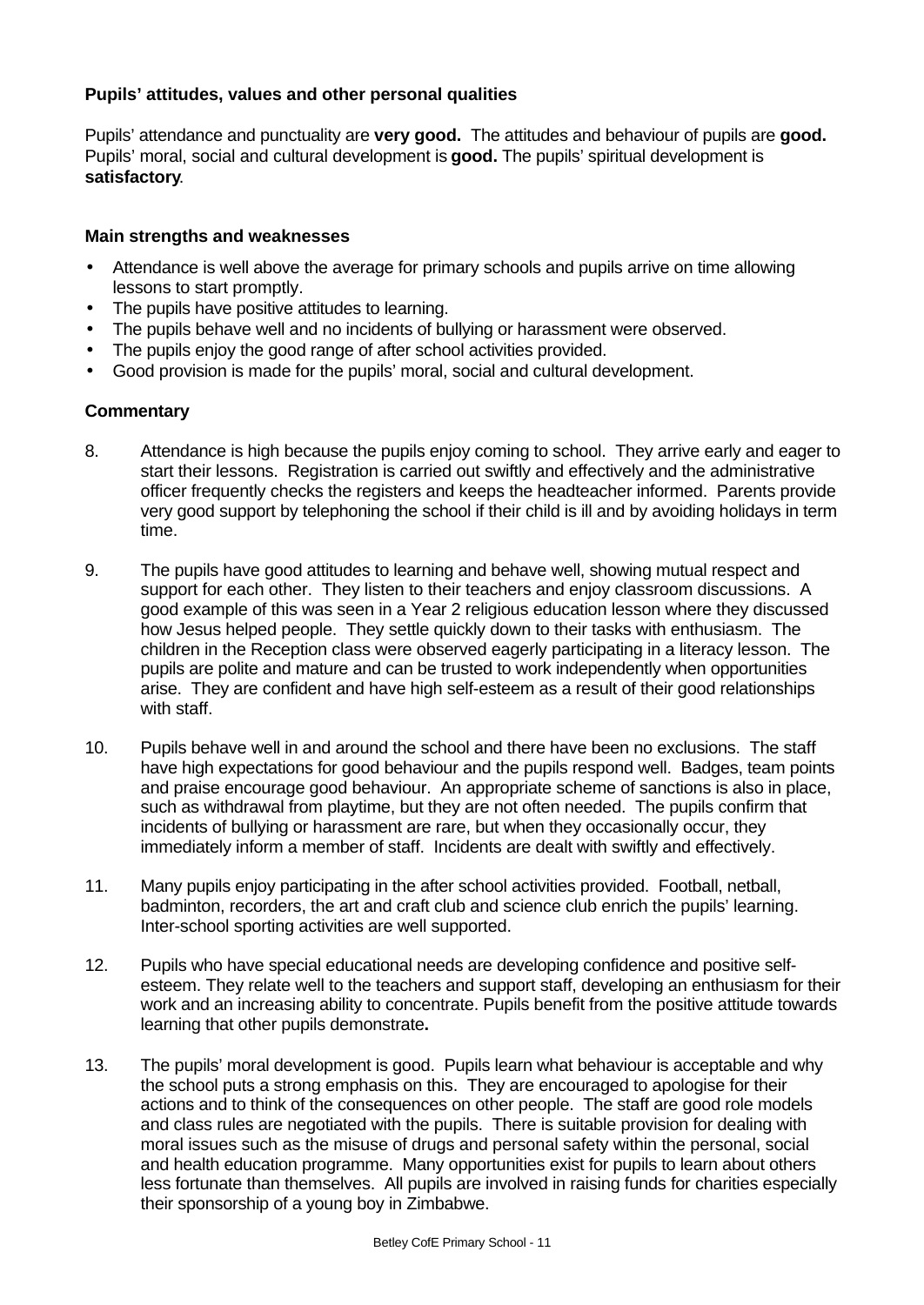- 14. Social development is good and the pupils work well together in pairs and groups. They take turns in speaking and listening to each other. In a Year 1/2 discussion period called 'circle time' the pupils listened carefully to each other's description of happiness and waited patiently for their turn to speak. Classroom routines are securely established throughout the school and these contribute significantly to the productive working atmosphere. Older pupils look after younger ones in the playground and in the dining hall. Pupils are happy to take responsibility for jobs around school such as helping in assembly and distributing fruit at break time.
- 15. Good provision is in place for the pupils' cultural development. Older pupils have the opportunity to participate in residential visits to places such as Abersoch and Shugborough. Visits to the local neighbourhood also encourage the pupils to think about their own local community. Visits to castles, country parks and theatres have taken place. Visitors to school have included a speaker from Hong Kong and a group from the Caribbean, who made puppets, sang and created drawings with the pupils. Pupils are studying the Chembakolli village in India, painting in the style of Mondrian and Andy Warhol and writing poems about characters in the land of Narnia. A range of interesting experiences representing different world cultures is provided. The school makes good attempts to enable pupils to gain an understanding of life in our own culturally diverse society. They learn about faiths and beliefs such as Hinduism and Islam in religious education and have visited the Shelton mosque. Good multicultural projects are also initiated through the primary cluster group.

#### *Attendance in the latest complete reporting year (%)*

| Authorised absence |     | Unauthorised absence |     |
|--------------------|-----|----------------------|-----|
| School data        | т.  | School data          | J.O |
| National data      | 5.4 | National data        | J.4 |

*The table gives the percentage of half days (sessions) missed through absence for the latest complete reporting year.*

## **Exclusions**

### *Ethnic background of pupils Exclusions in the last school year*

| Categories used in the Annual School Census | No of pupils<br>on roll | Number of<br>fixed period<br>exclusions | Number of<br>permanent<br>exclusions |
|---------------------------------------------|-------------------------|-----------------------------------------|--------------------------------------|
| White - British                             | 92                      |                                         |                                      |

*The table gives the number of exclusions, which may be different from the number of pupils excluded.*

## **QUALITY OF EDUCATION PROVIDED BY THE SCHOOL**

The quality of education provided by the school is **good.** Teaching and learning are **good** overall. The breadth of both curricular opportunities and opportunities for enrichment is **very good.** Accommodation is **good** and resources are **satisfactory.**

#### **Teaching and learning**

Teaching and learning are **good** throughout the school.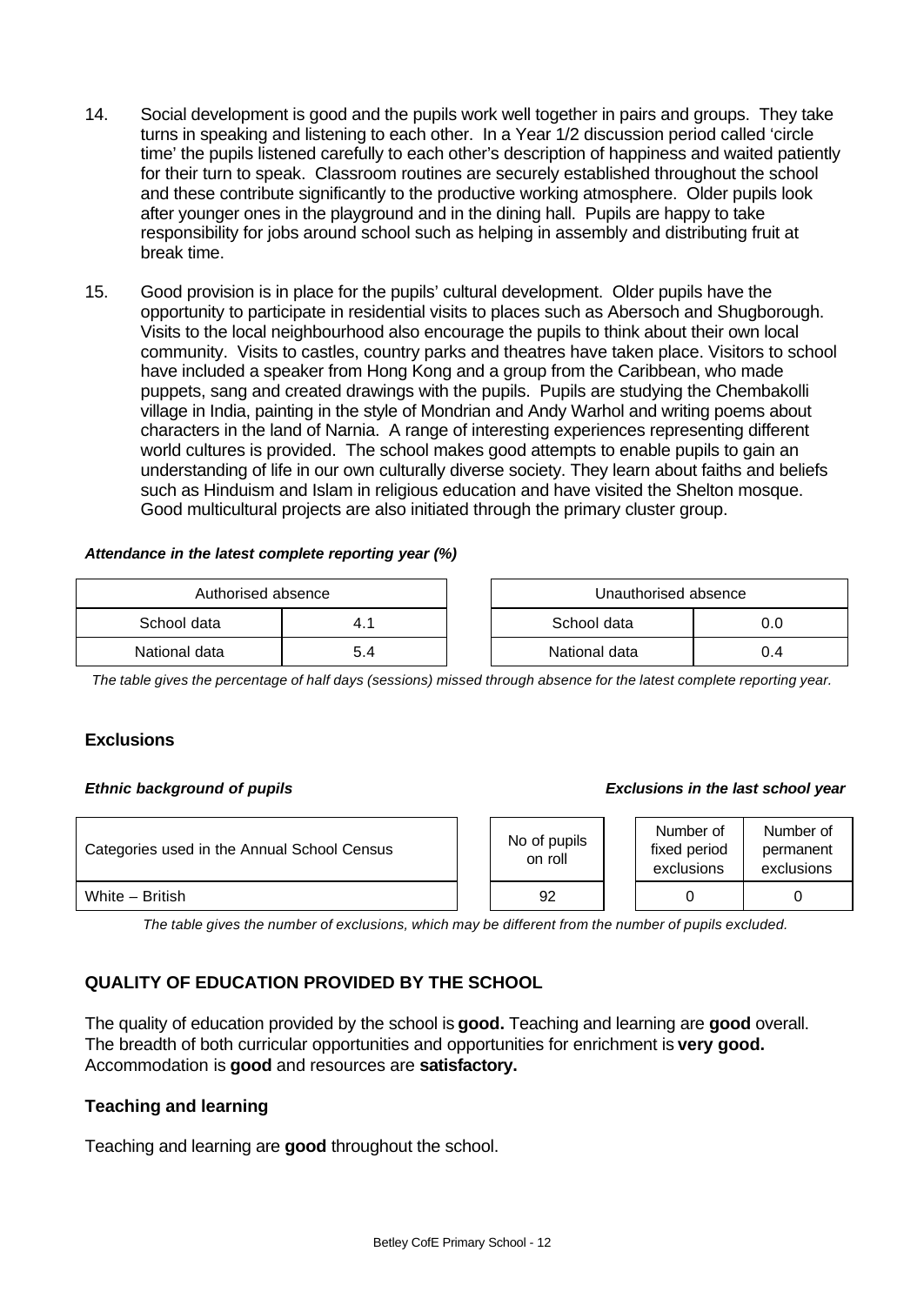## *Summary of teaching observed during the inspection in 24 lessons*

| Excellent | Very good | Good | Satisfactory | Jnsatisfactory | Poor | Very Poor |
|-----------|-----------|------|--------------|----------------|------|-----------|
|           |           | 18   |              |                |      |           |

*The table gives the number of lessons observed in each of the seven categories used to make judgements about lessons; figures in brackets show percentages where 30 or more lessons are seen.*

#### **Main strengths and weaknesses**

- Teachers have a good command of the subjects they teach.
- Teachers have high expectations of pupils' attitudes and behaviour.
- Teachers and teaching assistants provide good levels of encouragement.
- The lack of detailed information on pupils' attainment and progress sometimes leads to work that is not sufficiently tailored to meet the learning needs of individuals.

- 16. All lessons observed during the inspection were at least satisfactory. Over eight tenths of lessons were good or better and nearly a tenth were very good. This constitutes an improvement since the previous inspection. Teaching in the reception class, which was satisfactory, is now good and the proportion of good teaching in Years 1 to 6 has increased.
- 17. Teachers have a secure knowledge of the subjects they teach and demonstrate this through their clear explanations. They check pupils' understanding of prior learning before carefully linking it to the task in hand. They present lessons in a variety of ways that excite and capture pupils' interest. In a very good science lesson in the Year 3/4 class for example, the teacher effectively used an 'interactive whiteboard' to illustrate teaching points and involve the pupils in their learning. The pupils enjoyed taking turns to 'drag' individual bones across the board and put them into place on an outline skeleton. The teacher provided the pupils with a wide range of interesting activities that engaged and maintained their interest. One group of pupils became particularly excited when they found a 'fold out' picture of a skeleton that was nearly as tall as themselves.
- 18. In a very good science lesson in the Year 5/6 class on the subject of soluble and insoluble materials, the teacher provided the pupils with a wide range of materials to choose from that effectively promoted their skills of scientific enquiry. The pupils worked very effectively as members of a team, discussing which equipment to choose and deciding how they would tackle their experiments. They demonstrated a real 'thirst for learning' as they filtered a variety of mixtures through cotton wool, fabric and filter paper. A key feature of these and many others lessons is the importance that teachers place on the correct use of subject specific vocabulary.
- 19. Teachers have high expectations of pupils' behaviour and attention and in response most pupils listen well and display positive attitudes to their work. Teachers and learning support staff are consistent and patient and as a result pupils feel their contributions are valued. This appreciation helps to build their self-esteem and encourages them to try harder. The majority of lessons move along at a good pace that challenges pupils to work hard, but the introduction of a small minority of lessons is too long and slow and although pupils are well behaved, they begin to lose concentration and interest.
- 20. In the best lessons teachers use the session at the end effectively to revisit the learning objectives and to assess what the pupils have learned. Based on these observations teachers plan the next stage of pupils' learning. In less effective lessons, these sessions are not used well, and as a result teachers do not have a clear picture of pupils' progress.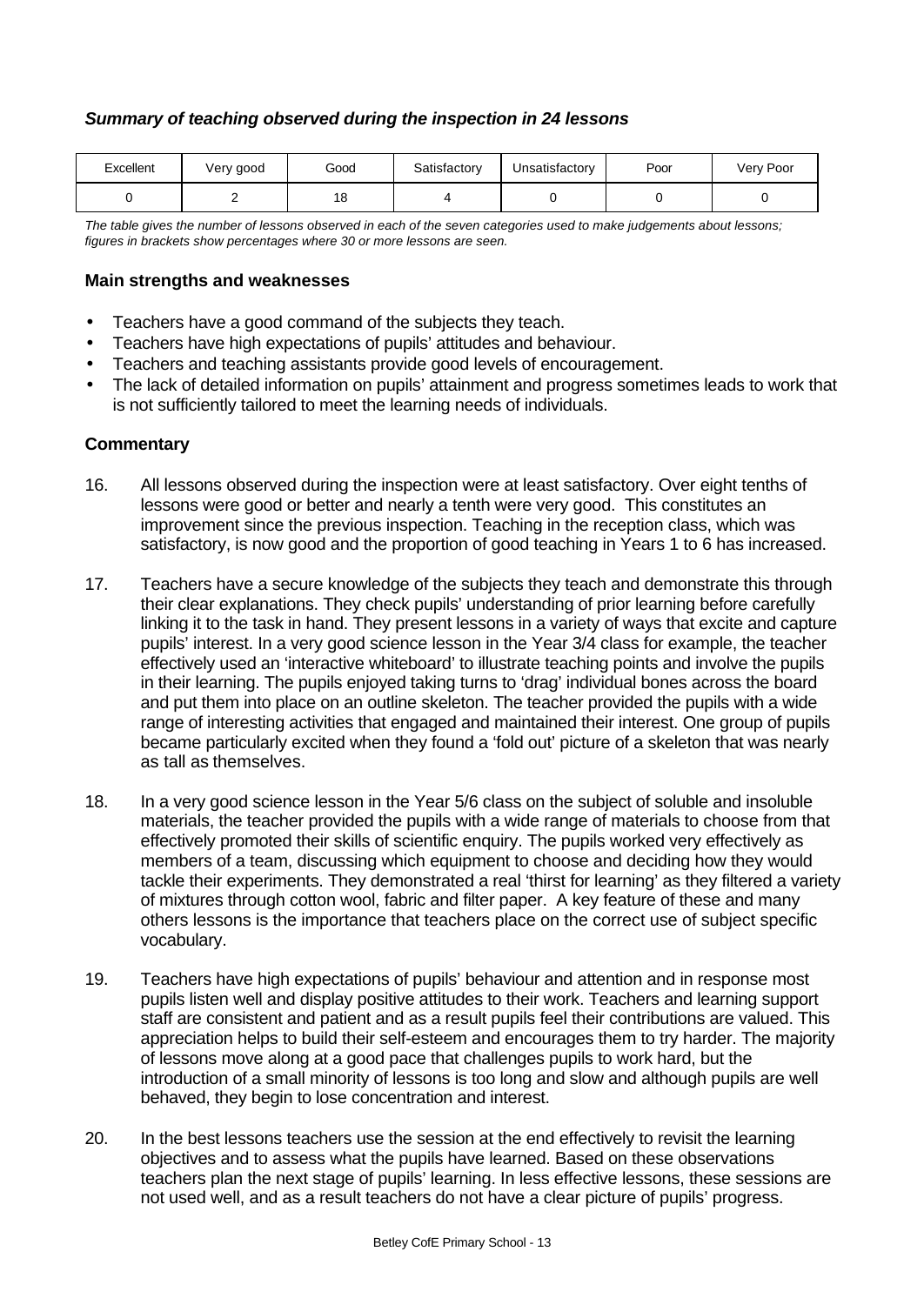Teachers' marking of pupils' work is variable. In the best cases, they clearly indicate how well the pupils have achieved and where they need to improve. In a minority of cases, however, work is not marked sufficiently well to help pupils progress in their learning.

- 21. There is currently no whole-school approach to recording pupils' skills, knowledge and understanding in any subjects. Some useful information is passed on to the new teacher at the end of each school year but in its current form is insufficiently detailed. As a result, teachers do not always sufficiently tailor work to meet the learning needs of individual pupils. This is most noticeable in English where the lack of challenge in some writing tasks inhibits the progress of the most able pupils. Close examination of pupils' previous work in mathematics and science illustrates the problem still further. Sometimes the most- and least-able pupils are provided with the same work with no account taken of their specific learning needs. Although pupils are achieving well in these two subjects, it is clear they could do better still. The quality of teachers' marking of pupils' work is variable. In the best cases, teachers provide pupils with a clear view of the quality of their work and where they need to improve. There are a few examples where work is not marked and in others where there is a cursory tick. Marking is not always used effectively to set high expectations or to raise standards.
- 22. The teaching of English is satisfactory overall. Class teachers have a good understanding of all aspects of the National Literacy Strategy and planning for the literacy hour is effective. Teaching of reading is particularly good and pupils achieve well. However, there are insufficient opportunities for pupils to write for different audiences and purposes, which inhibits their progress. Sometimes there is insufficient challenge for the more able.
- 23. The teaching of mathematics is good. Learning intentions for each lesson are clearly defined in the planning and shared with pupils. Teachers display good subject knowledge. They encourage the use of correct mathematical vocabulary and provide good opportunities for pupils to explain their methods and practise what they know. The session at the end of lessons is often effectively used to revisit the learning objectives and to assess what the pupils have learned. Sometimes work is not sufficiently tailored to meet the needs of all the pupils.
- 24. The teaching of pupils with special educational needs is good. Most teachers are careful to ensure that these pupils experience success in front of their peers. Class teaching is good when teachers draw in the less able pupils by including them in questioning at the beginning and the end of lessons. Teachers also provide pupils with challenging tasks that develop the specific skills and attitudes that are written in their individual plans. The impact of the range of support by the co-ordinator and special needs staff is good**.** The school policy of early intervention works well and children are monitored as early as the reception class. Staff monitor and assess the progress of these pupils well. The co-ordinator is aware of the needs and progress of all pupils with special educational needs.

## **The curriculum**

The school is successful in providing a **very good** curriculum.

- A very good enrichment of the curriculum is provided by visits, visitors and a wide range of activities outside normal lessons.
- Pupils with special educational needs receive a good quality education.
- The curriculum for children in the Foundation Stage is good.
- 25. The curriculum provided for the children in the reception class is good. The teacher provides a wide range of planned and structured activities that give the youngest children a sure start to school in all the recommended areas of learning, especially personal and social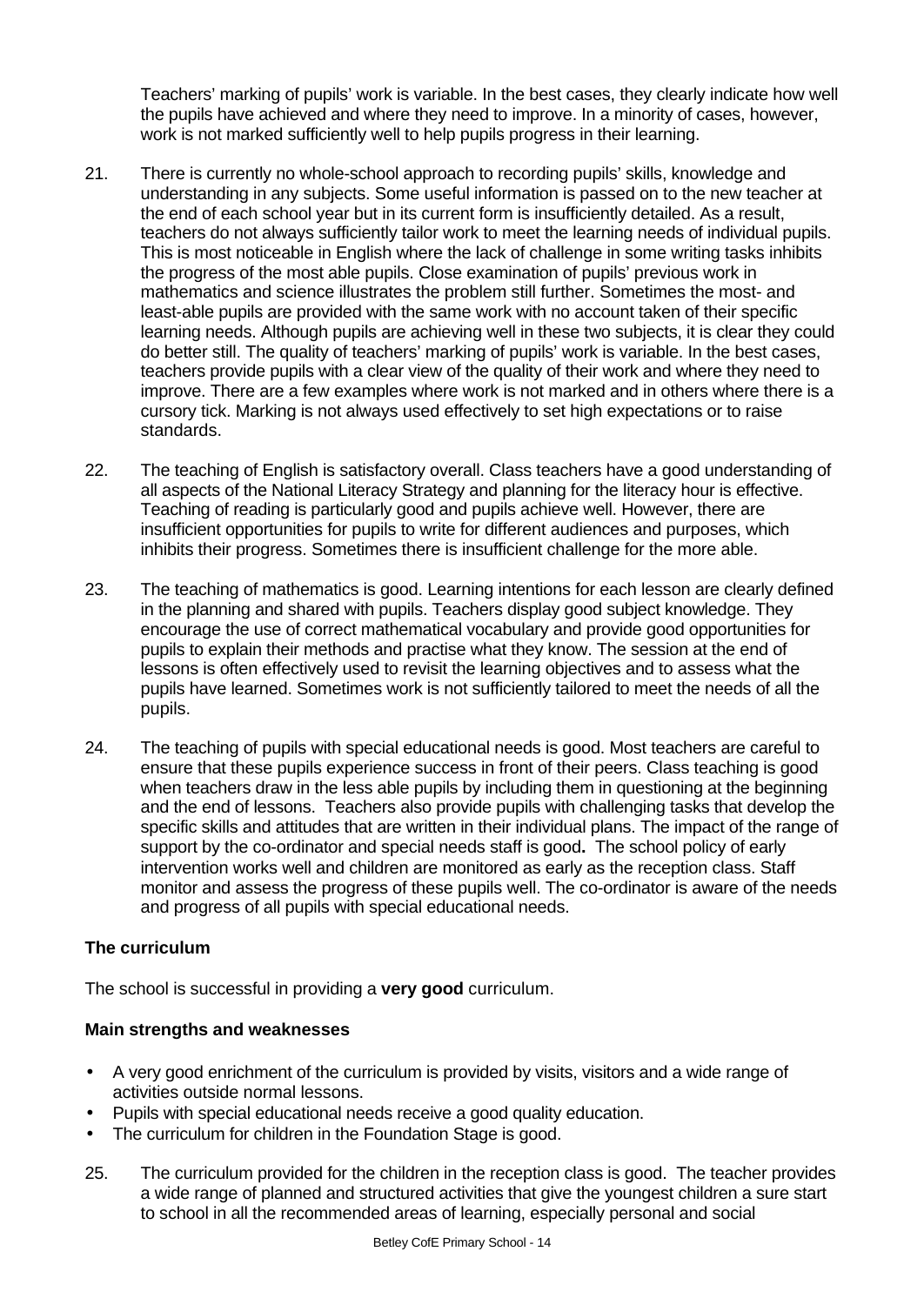development. The curriculum for the pupils in Years 1 to 6 meets the requirements of the National Curriculum and religious education. An appropriate proportion of time is allocated to each subject. The curriculum is well balanced and relevant in infants and junior classes. Since the last inspection the school environment has improved, most notably in the provision of a new library and computer area.

- 26. Visitors add to the richness of the curriculum. Pupils are involved in a range of educational visits that make their learning more meaningful. These include museum and theatre visits, a mosque and the youngest children go to a local supermarket. Older pupils participate in a residential experience where they learn to live and share with each other. The school provides a very wide range of extra-curricular activities. These include many sporting activities, as well as musical opportunities. All pupils are provided access to a wide range of studies and help to develop positive attitudes to learning.
- 27. Provision for pupils with special educational needs is good. The curriculum is adapted well by class work specially matched to their needs. They also have good individual education plans. The targets in these are well focused and precise. The use and quality of teaching assistants and special needs teacher enables all groups of pupils to access the curriculum, and when working in small groups, these pupils make very good progress.
- 28. The accommodation is good. The building has undergone some modification, is well maintained and facilities for pupils and staff are being continually improved and give pupils a safe and secure environment in which to learn. The development of the library as a computer suite has helped to improve standards in ICT. Overall, resource provision is satisfactory.

## **Care, guidance and support**

Pupils' care, welfare and health and safety are **good.** Provision of support, advice and guidance based on monitoring is **good.** Involvement of pupils through seeking, valuing and acting on their views is **good.**

## **Main strengths and weaknesses**

- Care of the pupils is a high priority.
- Induction arrangements help the pupils to settle into school life quickly.
- The newly established school council enables the pupils to put forward their views.

- 29. The staff take good care of their pupils. Good procedures are in place for child protection and the newly appointed headteacher has arrangements in place for further staff training. All staff are aware of procedures. The school adheres to the health and safety policy and wholeschool risk assessment has been carried out. Procedures to ensure safe use of the Internet are in place. Two members of staff are fully trained to administer first aid and the rest of the staff have attended short courses. The school maintains a good supply of first aid resources and safe procedures are in place in case of accidents. Pupils are well cared for at breaks and lunchtimes. The Before and After School Care Club, run by the local nursery from the school, also provides a safe and secure environment for the pupils until school starts or parents collect them at the end of the day.
- 30. The well-planned induction procedures enable children in the reception class to settle quickly into school life. Regular visits to the Reception class are held so that the children gain confidence before they attend school on a full-time basis.
- 31. The staff supporting pupils with special educational needs encourage them to grow in maturity, independence and self-awareness. The lessons always have a strong component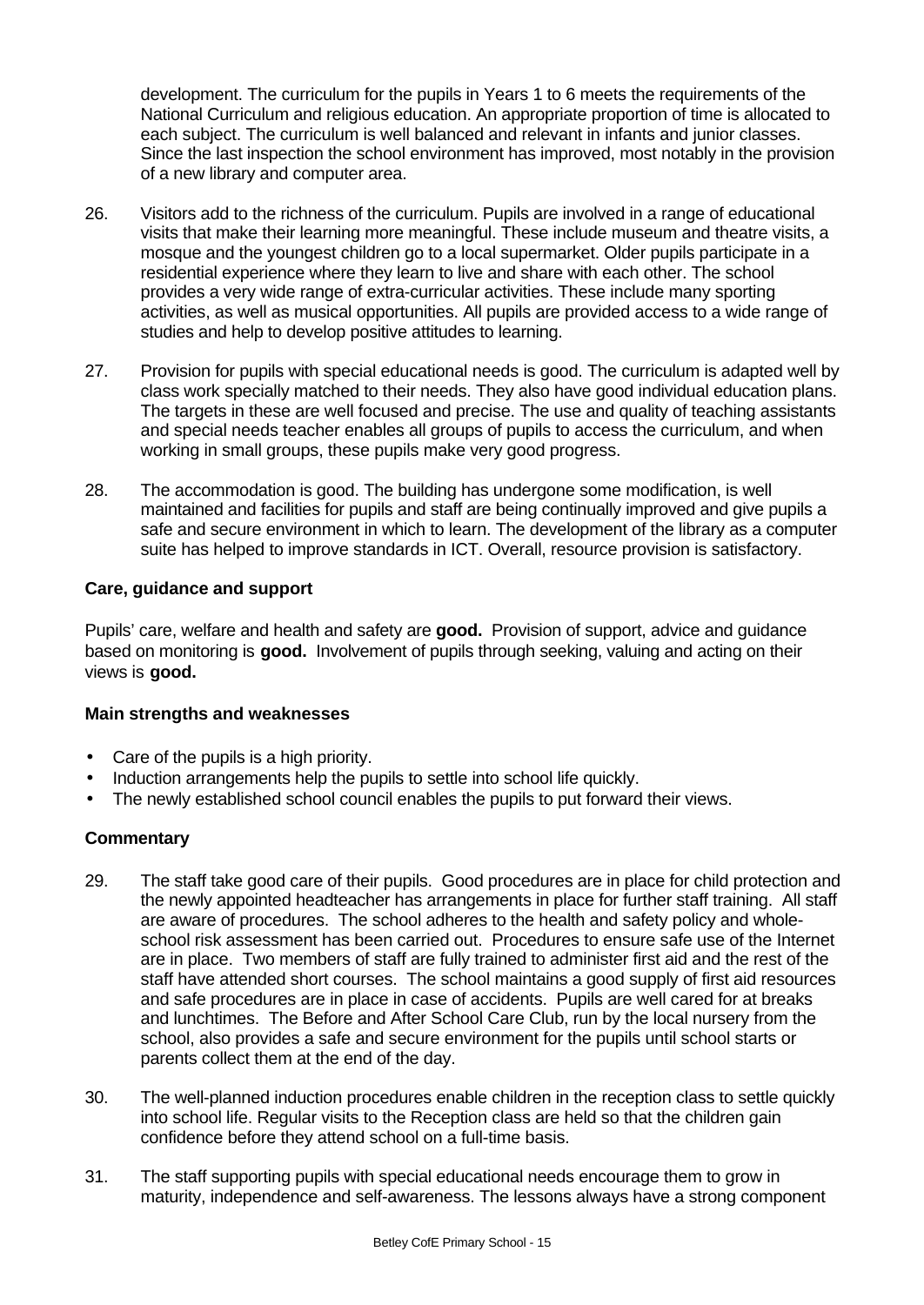of social training such as sharing work together. This contributes well to their social development.

32. Pupils' views and ideas are valued and acted upon by the staff. The newly established school council enables the pupils to put forward their suggestions about school issues. They have appointed a chair and vice chair and keep the minutes of each meeting. Each junior year group has two elected members and the remaining two pupils are chosen by the staff. The school council has been in discussions regarding the refurbishment of the toilets. During the inspection they were observed opening the pupils' 'suggestion box' and discussing the idea of a 'tuck shop'. These opportunities support the pupils' personal development.

#### **Partnership with parents, other schools and the community**

The school maintains **good** links with parents. The quality of links with the church and local community are **very good.** Links with other schools, the local nursery and playgroup are also **very good.**

#### **Main strengths and weaknesses**

- Links with parents support the pupils' learning.
- Good quality information keeps parents well informed.
- Strong links with the church and local community support the school's efforts to provide an enriched learning environment.
- Very good links with other schools and transition arrangements with the local high school provide the pupils with valuable support.

- 33. The school benefits from a good partnership with parents. Parents confirm that their children enjoy coming to a school where there is a good range of activities that they enjoy and find interesting. They agree that the pupils are well cared for. A minority of parents expressed concerns about bullying and harassment. However, in discussions with pupils and staff all were confident that if issues arose they were dealt with promptly. Pupils confirmed that they would have no hesitation in informing a member of staff. The newly appointed headteacher has recently distributed parents' questionnaire as a means of communication between home and school and the results have been conveyed to parents.
- 34. Good links with parents are maintained by inviting them to church services, school productions and issuing a fortnightly newsletter. This keeps them informed of events and achievements. The 'Friends of Betley' Association has been established to organise social and fund-raising events. A substantial amount is raised to enhance the pupils' learning through activities such as carol singing and raffles. This has enabled the school to purchase additional resources to benefit the pupils, such as the playhouse and library books. Some parents also act as volunteer helpers and assist in the library, with reading and on educational visits. Parents have also provided help with planting flowers and shrubs in the school grounds.
- 35. A good range of information regarding their children's progress and personal development is available to parents. Curriculum information is regularly sent home to explain to parents what their children will be studying. 'Action workshops' have been held to explain the National Numeracy Strategy, reading and special educational needs. Pupils' progress reports have improved and are now of a good quality. They contain all the required information and explain each pupil's target where improvements are needed. This enables the pupils and their parents to understand what each child must do to improve their work. Two formal parents' meetings are held to provide the opportunity for parents to discuss their child's progress in detail. These meetings are very well attended. The parents of pupils who have special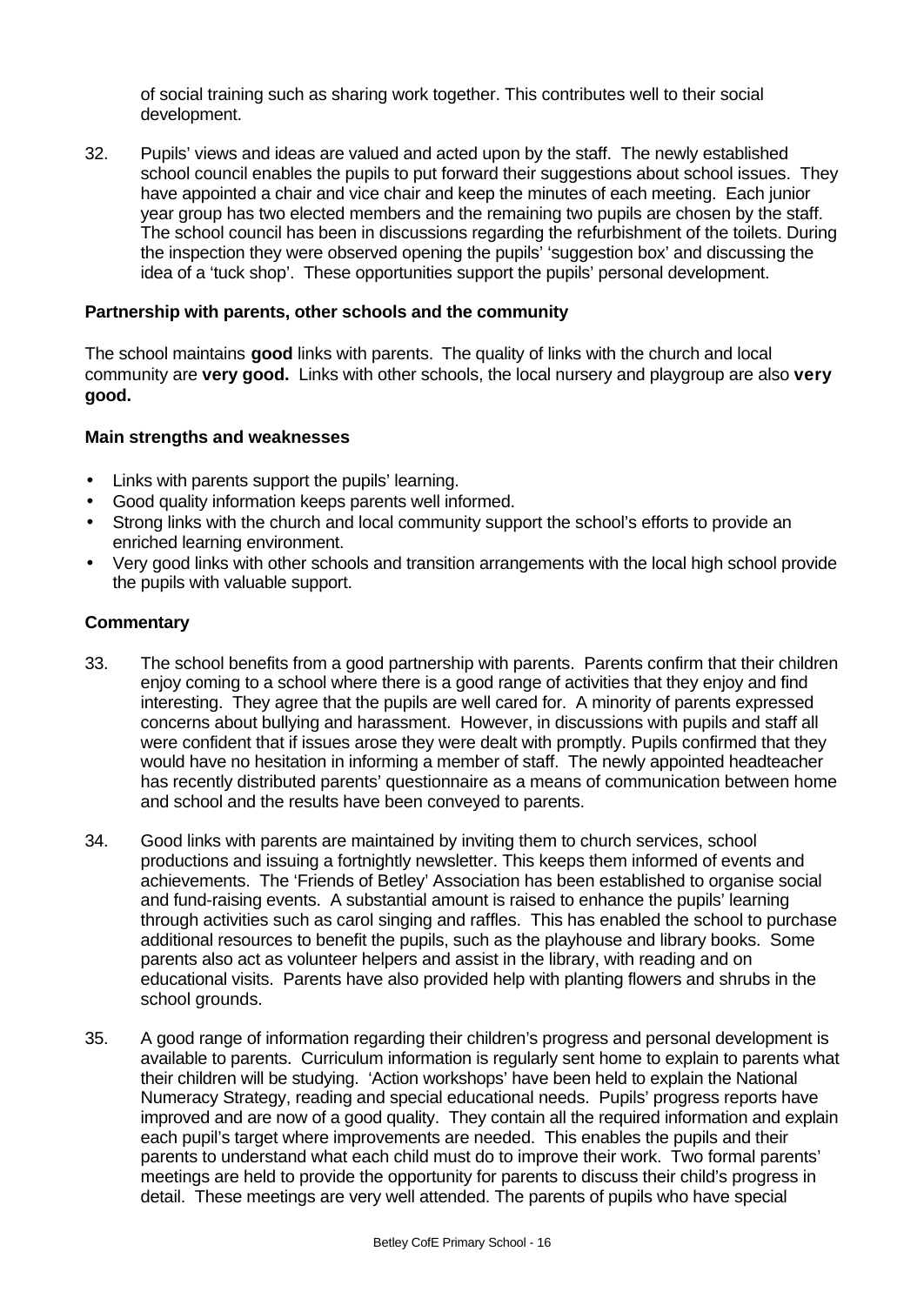educational needs value the commitment of the staff to care for their children. Parents are invited to all review meetings and the school has good links with specialist support agencies.

- 36. Strong links with the church and local community are a valuable resource, which support the pupils' learning. Regular visits to the church for services and school productions enhance the pupils' religious education and personal development. The local parish council has also sought the pupils' opinions about their ideas and perceptions for the village. Very good links with the support services such as health professionals and the police are maintained and the school provides training to students from local universities. Links with a local computer company has provided the school with additional computers and local housing development companies have provided finance for building work. The school would like to purchase a nearby plot of land to assist with their teaching of environmental education. The local community has assisted by very quickly raising a substantial amount of money to support them.
- 37. Well-organised induction procedures are in place with the local high school. Year 7 staff visit the school and individual induction plans can be arranged if pupils need additional support. Lessons are also taken and the high school provides additional support for information and communication technology. Year 6 visit the high school, receive an explanatory induction pack and take part in joint projects such as dance and design technology. E-mail projects forge links with other local schools. Good links are maintained with the playgroup and local nursery who run the Before and After School Club. The autumn communal walk and preschool visits ensures the children are familiar with the school environment before they enter the reception class.

## **LEADERSHIP AND MANAGEMENT**

Governance is **good.** Leadership and management of the headteacher are **good.**

## **Main strengths and weaknesses**

- The headteacher provides strong leadership and has a clear vision for the future development of the school.
- Governors have a good understanding of the strengths and weaknesses of the school and are influential in their work.
- Financial management is very good.
- Curriculum co-ordinators have not had sufficient opportunities to monitor standards or teaching and learning.

- 38. Governors have a clear view of the strengths and weaknesses of the school. They have a good understanding of how well the school is doing in terms of the results of national tests at seven and eleven. They rely on the headteacher to report on analyses of results and any implications for future planning. The chair makes regular visits to the school to see it in action and ensure that any reports that governors receive are borne out in practice. He helps to take pupils swimming and in the past has provided additional mathematics classes for more able pupils in Year 6. Governors fulfil their statutory duties effectively and all the appropriate policies, including those for drugs education and Internet safety are in place. They conduct health and safety checks and use the talents of individual governors well in this and other areas of its work. The chair of the finance committee for example, is very knowledgeable and has been influential in raising funds for building projects and carefully monitors school's spending. Governors have been involved in making key decisions, for example increasing the numbers of classes in the school from three to four to ensure low numbers in each class.
- 39. The headteacher, who has been in post since September, has approached her new role with great energy and enthusiasm. She has already developed a clear view of the strengths and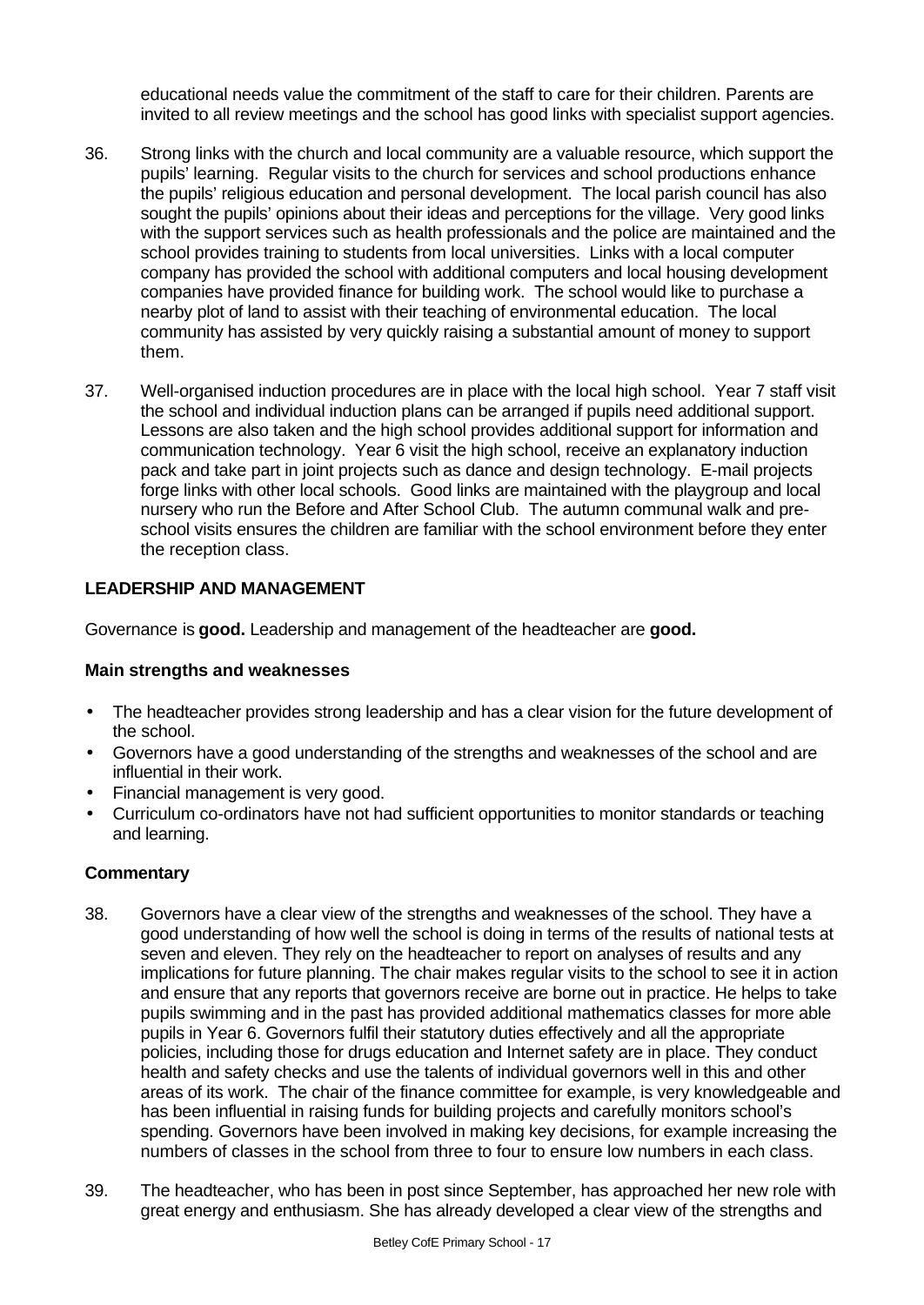weaknesses of the school and where improvements are needed. Since joining the school the headteacher has:

- Developed a draft school improvement plan that identifies the key areas of: assessment, the role of subject co-ordinator and ICT as requiring development.
- In consultation with staff, revised school aims and shared these aims with the governors.
- Analysed the school's test results, identifying areas of weakness and put into place measures to tackle these.
- Sent out questionnaires to parents, analysed returns and informed parents of the outcomes.
- Observed lessons and provided support and guidance to individual teachers.
- Introduced a school council.
- Improved extra-curricular activities.
- Improved the accommodation.
- 40. In addition, the headteacher has a wide range of innovative ideas to improve the curriculum. She communicates very effectively with the staff and the governors to ensure that everyone understands the school's priorities for development and works successfully as a team. She has developed a good balance between the strategic, administrative and monitoring elements of her work. In all of these she is well informed. The headteacher provides a strong focus on raising standards. The school collects performance data, and the headteacher carefully analyses results, reviews patterns and takes prompt action when weaknesses are identified. After the fall in the number of pupils achieving at the higher level (Level 3) in the 2003 national tests in Year 2 for example, the headteacher has established rigorous procedures to ensure that these pupils achieve well by the time they take the tests in Year 6.
- 41. The aims of the school that focus on the educational, social and personal development of the individual are shared by all and underpin its work. The school is committed to raising standards with equality of opportunity for all pupils. The headteacher is well supported in this task by both staff and governors. All staff are clear about their roles and responsibilities and personal objectives and are dedicated to the pupils and the work of the school. However, due to changes in staff and long-term illnesses the role of subject co-ordinators has not been adequately developed. They have had few opportunities to monitor standards of pupils' work or teaching and learning in the classroom and as a result are unaware of weaknesses in marking or provision of challenging writing tasks for the most able, for example.
- 42. The management of provision for pupils with special educational needs is good. Since her appointment, the co-ordinator, who is the headteacher, has rapidly immersed herself in getting to know and understand the needs of the pupils already identified. . The school has good links with the local high school and transfer arrangements are entered into early so as to ease the pupils' transition into the next phase of their education.
- 43. The school improvement plan is an effective working document that is based on a thorough review of the school's present position. The school has set itself a manageable number of clearly defined measurable targets that focus on the raising of standards. The budget is set according to the priorities of the school improvement plan and value for money is determined by how effectively a spending decision impacts on raising standards or improving progress. Governors have a good understanding of the principles of best value, and apply them effectively. They ensure grants for specific purposes such as special educational needs are used to meet those needs. The secretary plays an effective role in the day-day management of the school and in budget management and administration. Given the amount the school receives and the standards it achieves, it provides good value for money.

## *Financial information for the year April 2002 to March 2003*

Income and expenditure  $(E)$   $\qquad$   $\qquad$  Balances  $(E)$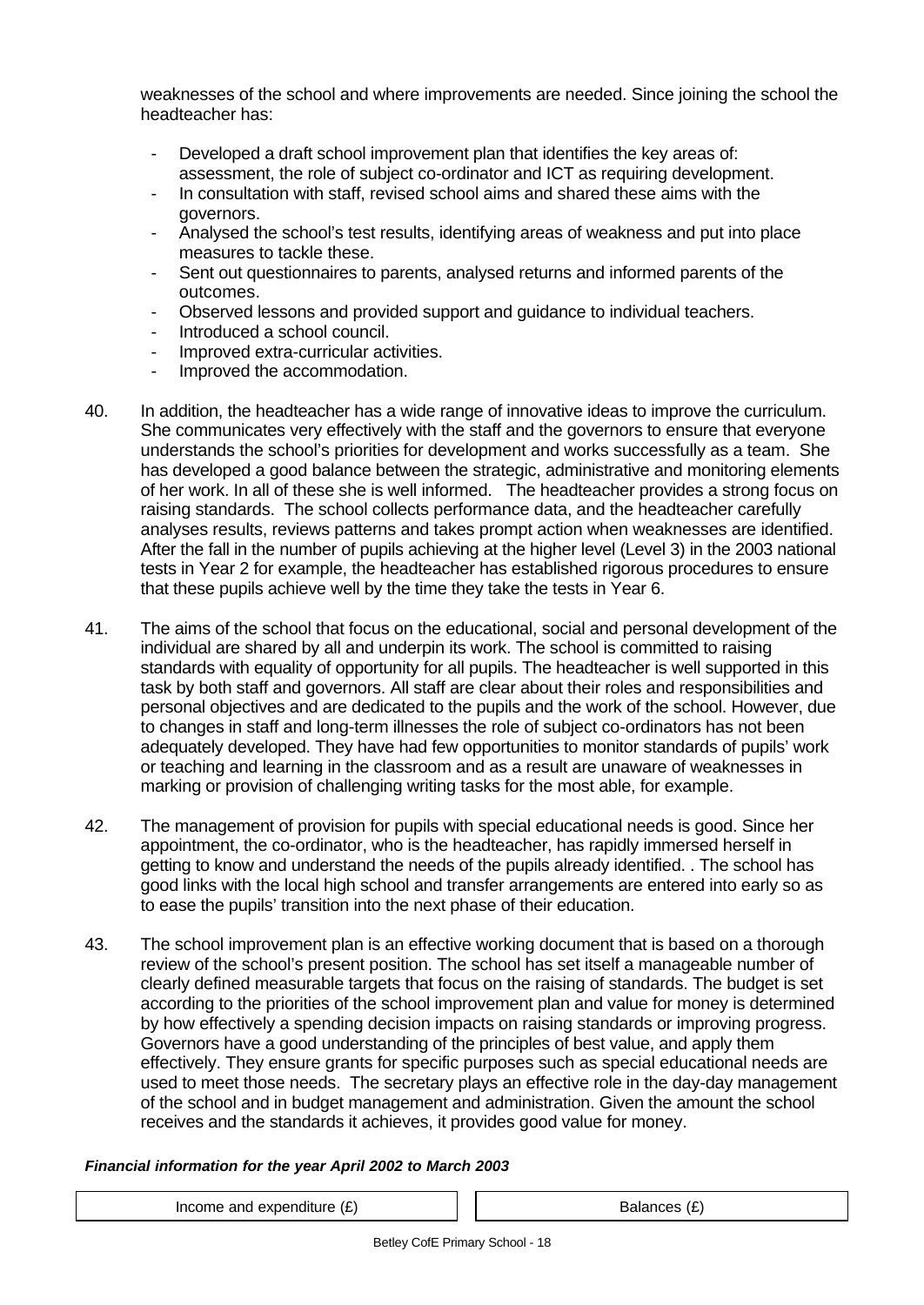| Total income          | 237,805 |
|-----------------------|---------|
| Total expenditure     | 244.023 |
| Expenditure per pupil | 2.804   |

| Total income      | 237.805 | Balance from previous year          | 18.190 |
|-------------------|---------|-------------------------------------|--------|
| Total expenditure | 244,023 | Balance carried forward to the next | 11.970 |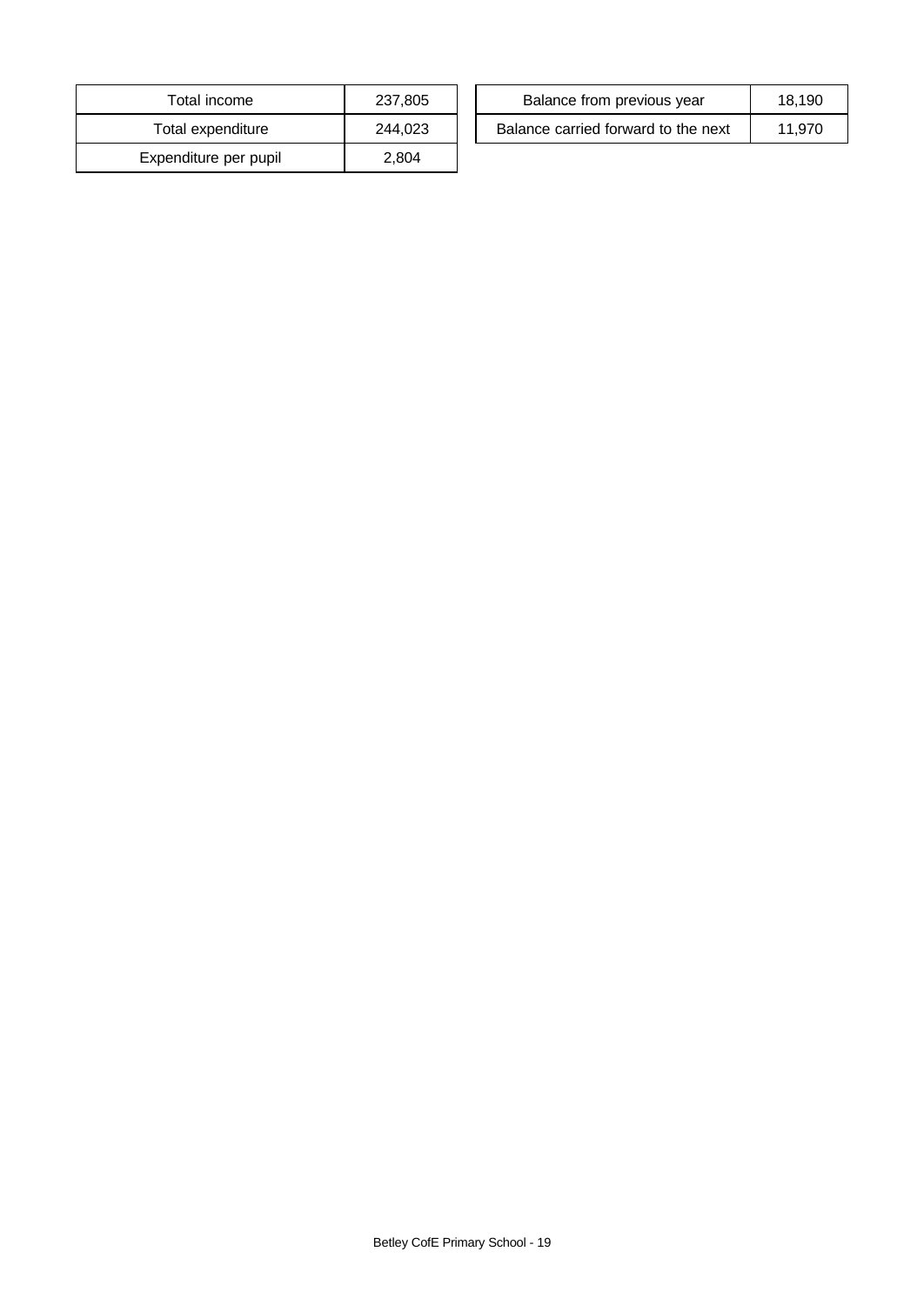## **PART C: THE QUALITY OF EDUCATION IN AREAS OF LEARNING AND SUBJECTS**

## **AREAS OF LEARNING IN THE FOUNDATION STAGE**

Provision in the reception class is good, enabling children to make a good start to their learning in a welcoming and supportive environment. Children enter the reception class in the term following their fourth birthday. Attainment on entry is broadly average. The children are provided with a good curriculum that is stimulating, interesting and of good quality. Teaching is good and children achieve well in all areas of learning. This represents good improvement since the last inspection when teaching was satisfactory. By the end of the reception year virtually all will have reached the expected goals and many will be working at the early stages of the National Curriculum. This constitutes good improvement since the last inspection. The teacher knows her class well and her record keeping and continual monitoring of children's learning informs curriculum planning. All staff bring enthusiasm, skill and understanding to the children's learning. Every opportunity is taken to develop spoken language, literacy and numeracy skills and this helps the children make good progress in all areas of work.

Other key strengths of teaching are the consistently high expectations of the teacher and teaching assistant and their organisation and management of the children. Activities are based upon the Foundation Stage curriculum and as the children get older, they are introduced to slightly more formal ways of working to prepare them for the National Curriculum.

## **PERSONAL, SOCIAL AND EMOTIONAL DEVELOPMENT**

Provision in personal, social and emotional development is **very good.**

#### **Main strengths and weaknesses**

- Children achieve well because of the good teaching and high expectations set by staff.
- Caring and warm relationships, induction procedures as well as small numbers help children make a smooth transition into full-time education.
- 44. All children in the reception class achieve very well in this area of learning because they receive patient, caring and appropriate teaching. Once in school, children quickly get to know regular routines. They understand the need to change activities and learn how to make independent choices. They take part willingly at tidy up time, because they have learnt that working together makes the task easier. Because of good liaison with both the nursery and the playgroup, the reception teacher knows the children's pre-school experiences and school continues to develop this learning. All staff praise good behaviour and explain calmly why certain behaviour such as shouting out or not sharing are unacceptable. As a result, most children show sound levels of self-discipline and confidence by the end of the year.
- 45. Relationships are very positive and this plays an important part in the children's learning. Children enjoy their work and respond well to all the new experiences. They particularly enjoy working in the role-play area.

#### **COMMUNICATION, LANGUAGE AND LITERACY**

Provision in communication, language and literacy is **good.**

- All staff take every opportunity to develop the children's language skills and teaching is good.
- Opportunities for writing need a greater focus.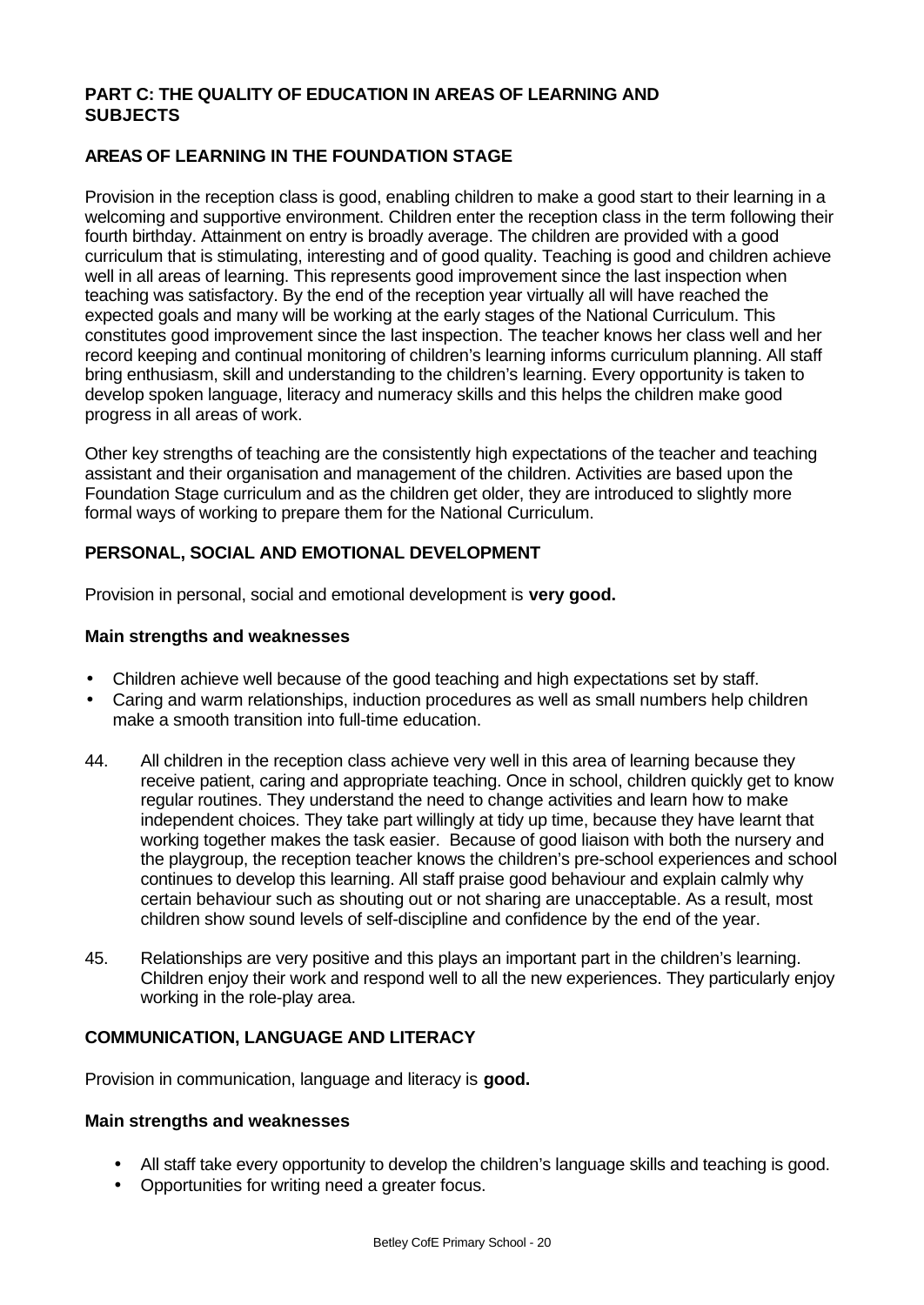- 46. Children make good progress in speaking and listening and in reading and satisfactory progress in writing because of the good teaching they receive. Children develop confidence with speaking because the staff take every opportunity to engage them in conversation. They chat, question and encourage children to extend their vocabulary. Children learn to initiate their own conversations through well-planned activities for example, using their owl puppets in the puppet theatre or re-telling the Owl Babies story.
- 47. Children listen well to class stories. More able children identify the names, sounds and blends of certain letters. A 'sound table' encourages children to bring in articles from home. This enables parents to be involved in their children's learning. Clear labels, descriptions and pictures are prominently displayed and used to encourage the development of early reading skills. Children use the writing area to write shopping lists for the supermarket but this aspect needs to be given higher status during choice activity times in order to encourage children to write more frequently.

## **MATHEMATICAL DEVELOPMENT**

Provision in mathematical development is **good.**

#### **Main strengths and weaknesses**

- Children experience a wealth of opportunities to use mathematics in practical ways and across other areas of learning.
- The development of mathematical vocabulary is emphasised well.
- 48. Children experience a wealth of opportunities to use mathematics in practical ways and across other areas of learning. They are introduced to simple numbers, names and shapes. Average children recognise numbers to 5, and count to 5 or 10 forwards and backwards. More able children are working with numbers up to 20.
- 49. Children use their knowledge of number to begin to understand 'less than', using an 'owl' number line. They count pennies when they use the role-play supermarket and individual targets are often stressed by the teacher. Children are encouraged to use mathematical vocabulary as they explain their work. Much attention is given to consolidating children's learning through play situations and positional language is emphasised frequently, such as during creative and language activities. Teaching is good, offering all children opportunities to consolidate learning and extend their mathematical thinking in a meaningful and enjoyable way.

## **KNOWLEDGE AND UNDERSTANDING OF THE WORLD**

Provision in knowledge and understanding of the world **is good**.

- The range and quality of activities provided is good.
- 50. The teacher makes good provision for developing children's knowledge and understanding of the world, and achievement is good. Staff plan an interesting range of activities which help children learn about the world around them and develop an appropriate vocabulary. For example, when studying day and night, the children learn about nocturnal animals, they investigate clothing that could be seen in the dark and they know that they need torchlight to see the animals inside the dark-box. Children have good adult support to help them develop vocabulary and knowledge.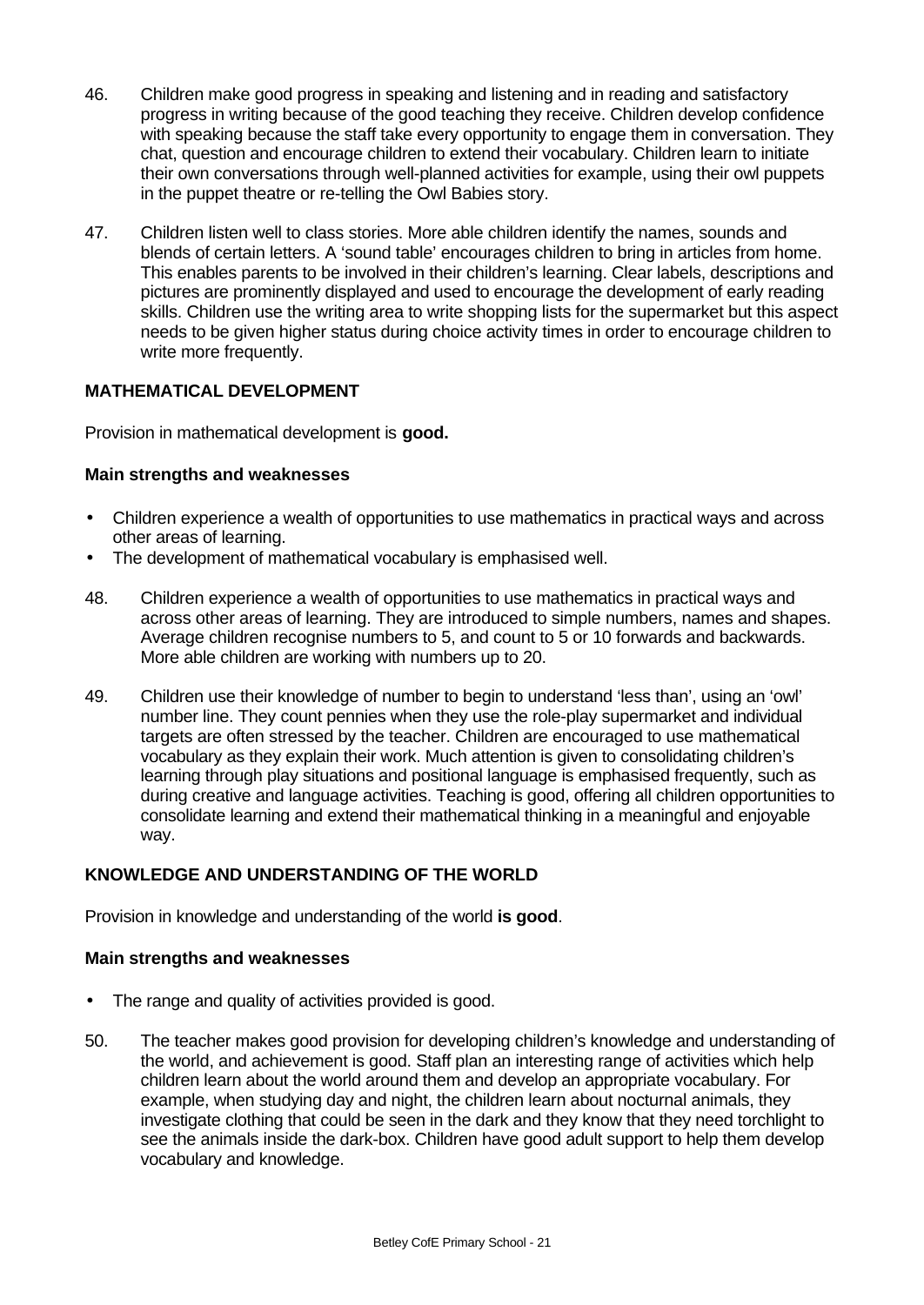51. All children have good access to computers. They have a wide range of competence in the use of computers with many children able to use click and drag across the screen whilst others still find the necessary co-ordination difficult. They program a floor robot to make it travel a certain distance. Children use a variety of construction toys to create models. They use simple tools to create owls and flying birds and are shown safe techniques for cutting and joining materials. Children take part in discussions about their own traditions and those of other cultures. They have celebrated Divali and Christmas and this helps the children to learn the need to respect the views of others that are different from theirs.

## **PHYSICAL DEVELOPMENT**

Provision in physical development is **good.**

## **Main strengths and weaknesses**

- Children have many opportunities to develop good levels of co-ordination.
- The range of activities and resources is good.
- Opportunities to choose outdoor activities independently are limited by the numbers of staff available to supervise activities.
- 52. Children learn quickly and their achievement is good because they participate in structured and purposeful activities both indoors and outdoors. Children are given ample opportunity to develop skills of co-ordination. They manipulate the computer mouse and roll and mould play dough and pastry. They use scissors, glue sticks and paint brushes when making models and puppets. They are offered a wide variety of construction toys to use on the carpeted areas.
- 53. As children use their outside area and the school hall for physical activity, they begin to develop an awareness of space and how to move about safely, running, jumping and hopping, with due regard for others. The adventure play area has a good range of equipment where children learn to balance and move with greater care. They also have access to a range of large wheeled vehicles and toys. However, opportunities for children to choose when they play on this equipment are limited due to lack of staff to monitor the activities.

## **CREATIVE DEVELOPMENT**

Provision for creative development is **good.**

- The range of activities and resources provided is good.
- 54. Children's achievement is good as they have access to good quality activities daily such as paints and a variety of fabrics, papers and artist's materials. Children's creative skills are developed further by the provision of a wide range of activities in the role-play area using good quality resources that children use imaginatively with useful adult input. The 'supermarket' area allows children to replay an everyday activity with which they are all familiar, using shopping baskets and a checkout till. Adults talk to children as they play, to develop their ideas and vocabulary, and to encourage their understanding of the need to share and help others.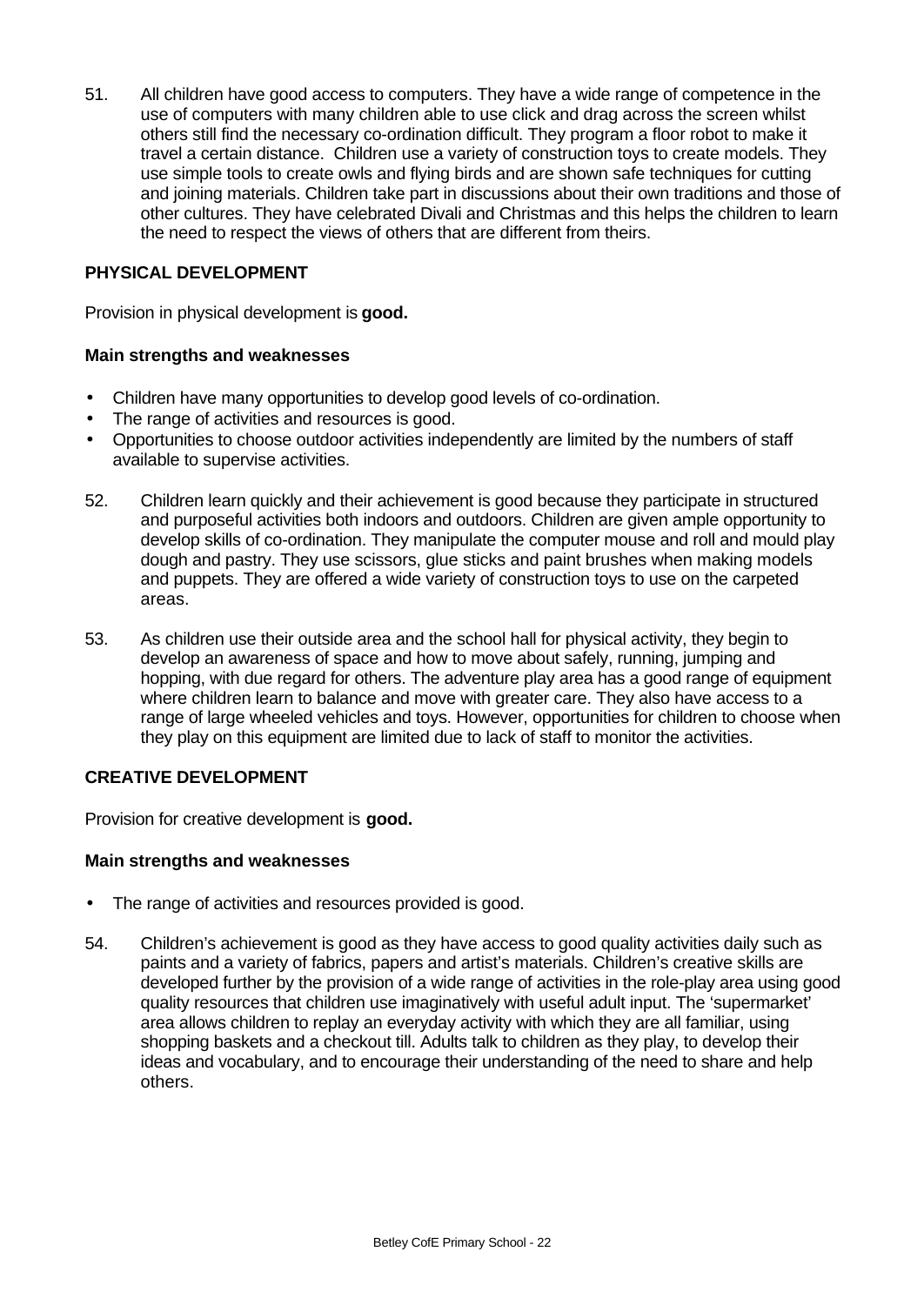## **SUBJECTS IN KEY STAGES 1 and 2**

## **ENGLISH**

Overall, the provision for English is **good**.

- Good teaching enables pupils of all abilities to make good progress in speaking and listening and very good progress in reading.
- Pupils attain very high standards in reading by the end of the juniors.
- There is insufficient emphasis on writing, especially for more able pupils.
- The preferred hand writing style has yet to be translated into consistent practice by all staff and pupils.
- 55. Inspection evidence and results from national tests show that by the end of Year 2, standards are above national expectations in speaking and listening and in reading but average in writing. By the end of Year 6, standards in reading are well above and speaking and listening above national expectations. However, standards in writing remain only satisfactory. Pupils with special educational needs achieve well because of the good support they receive.
- 56. There are missed opportunities for pupils to develop their writing skills. In the infant class, although some pupils used a computer program to formulate and word process questions about elephants, other pupils were working on a worksheet, which limited their scope for writing. In geography, pupils could ask the questions well, but found writing them demanding. Pupils are beginning to work with story boards to develop their writing structure and are starting to undertake work which allows use of adjectives to be developed, such as 'the dragon came to school with wings out glittering in the sky' by a more able pupil. Currently pupils have insufficient opportunities to write for different purposes and audiences.
- 57. Older pupils use pictures about 'Rama and the Demon King' to help support their writing of story introductions and although there is some use of descriptive language, there is limited use of complex sentences. The oldest juniors continue to develop writing using story boards, but some find other writing activities too challenging and more able pupils are not sufficiently extended. In one lesson, the notion of a 'setting' for the legend of King Arthur proved difficult for some and many pupils struggled with the idea of relationships within the text.
- 58. Teaching in the subject is satisfactory overall, but with particularly good teaching of reading. In the infants and juniors, there are insufficient opportunities for pupils to write expressively, factually and, as they get older, for extended lengths. There are some examples of this, for instance in a piece of persuasive writing produced by pupils in the Year 5/6 class, but in general there is insufficient challenge for the most able pupils.
- 59. Pupils listen well in their lessons. They participate well in discussion work and are articulate with a good command of spoken English. In Class 2, pupils formulated questions that they might ask of their sponsored child in Zimbabwe and older pupils discussed how the story of King Arthur might be classed as a legend, using a 'story board' to support idea development. Both groups of pupils used appropriate vocabulary and listened well to each other's contributions.
- 60. Throughout the school, a new cursive handwriting policy has been adopted. However, there is little evidence of modelling by staff in books or on whiteboards and in classes, and has yet to be fully developed with the pupils. Spellings are regularly taught to all groups of pupils throughout the school and their spelling skills show improvement.
- 61. By the time pupils leave the infants, their reading skills are well developed. They know how to use a variety of strategies when tackling difficult words. This is due to the good teaching that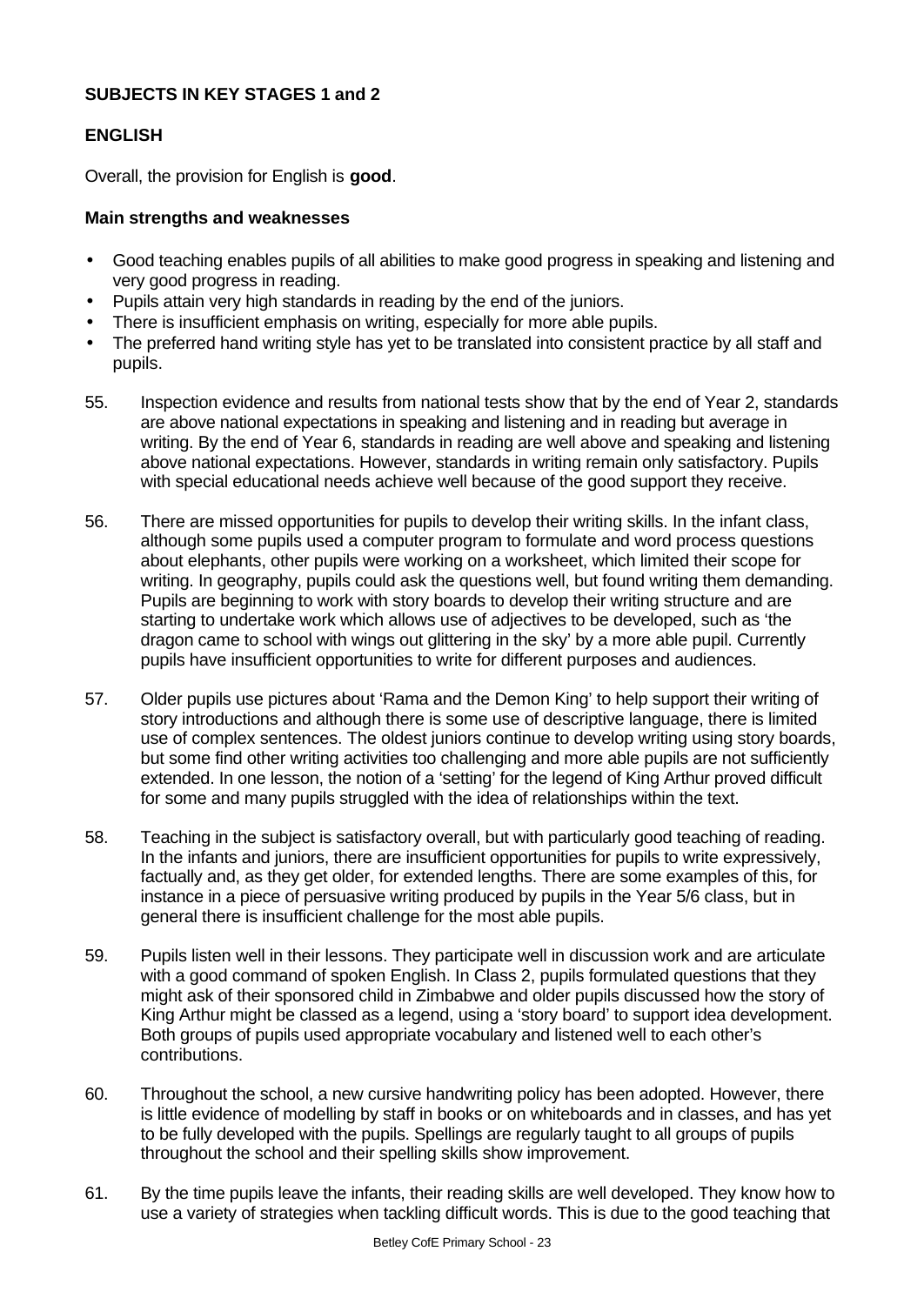is seen in, initially the reception class and then further developed in Class 2. These good foundations for reading are further developed as the pupils move through the school. By the end of the juniors, pupils thoroughly enjoy reading activities. They use their voices expressively to emphasise the meaning to the listener. They are aware that using punctuation correctly also helps to ensure meaning and to add emphasis to moments of suspense. They discuss fiction and non-fiction work with confidence, have favourite authors and use the library and ICT to research their work.

62. The leadership and management of the subject require further development. There is little opportunity to monitor the quality of teaching and learning of colleagues, to be fully aware of standards throughout the school and she has not yet scrutinised pupils' books to ensure progression. Tracking of pupils' work has also to be fully developed after the numeracy pilot scheme has been evaluated. Until that time, it is difficult for the school to ensure all pupils are making sufficient progress in all areas of this subject.

#### **Language and literacy across the curriculum**

63. Although opportunities for speaking and listening are well developed by all staff in all curriculum areas, there needs to be greater emphasis on written work in other subjects. Pupils do not write enough in subjects such as science, history and geography, especially the oldest pupils.

## **MATHEMATICS**

Provision in mathematics is **good.**

#### **Main strengths and weaknesses**

- Standards in Year 2 and 6 are above average.
- Teaching and learning are good and pupils achieve well.

- 64. Standards in Years 2 and 6 are currently above the national average. Pupils achieve well in relation to their prior attainment.
- 65. Pupils in Year 2 have a satisfactory understanding of the value of numbers to 100. Most add two single digit numbers mentally but their skills of subtraction are not so secure. The majority calculates accurately 10 more than and 10 less than a given number but less able pupils find this difficult. Pupils name common two-dimensional shapes and more able pupils successfully identify their properties. In lessons, pupils count in odd and even numbers, forwards and backwards and demonstrate a good understanding of multiplication facts of 2, 5 and 10.
- 66. Pupils in Year 6 use their understanding of place value to multiply and divide whole numbers by 10 and 100, but are not so sure when working with decimals. They have a satisfactory understanding of fractions and percentages and their equivalence. Pupils have a good understanding of areas and perimeters of shapes, and more able pupils successfully calculate the surface area of three-dimensional shapes. They collect and group data in class intervals and display their findings on block graphs, and construct straight-line graphs to convert miles into kilometres.
- 67. The quality of teaching and learning is good overall. In the best lessons, work is well planned at an appropriately challenging level. There are clear learning objectives that are shared with pupils so they know what they are going to learn. Teachers pay particularly good attention to the development of mental skills and begin lessons with a good range of tasks and activities. In a lesson in the Year 5/6 class for example, the teacher encouraged pupils to think about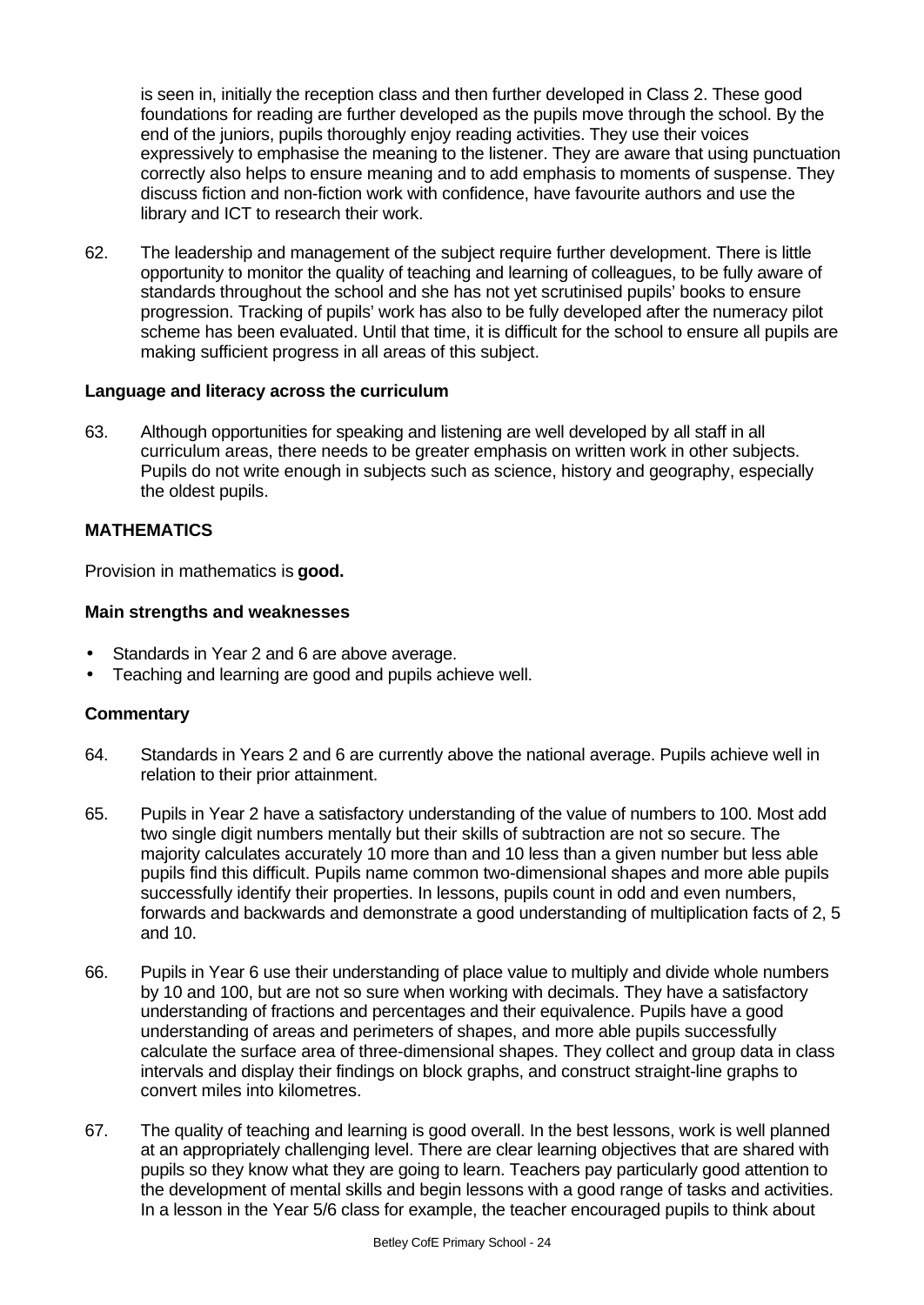different methods of calculating and solving number problems. In this lesson the teacher provided clear explanations, linking past learning about money problem solving to the pupils' current work, so they were able to make connections in their learning. Pupils were well managed and the teacher's supportive approach encouraged pupils to concentrate hard and achieve well.

- 68. In the lessons observed appropriate work was provided to challenge all ability groups. However, close examination of pupils' previous work show that this is not always the case. The most- and least-able pupils are sometimes provided with the same work as other pupils with no account taken of their specific learning needs. Currently, there is no whole-school system of recording pupils' progress to guide teachers' planning. The quality of teachers' marking of pupils' work is variable. In the best cases, teachers provide pupils with a clear view of the quality of their work and where they need to improve. There are a few examples where work is not marked and in others where there is only a cursory tick.
- 69. The school makes particularly good provision for the most able mathematicians. For example, a pupil in Year 4 works alongside pupils in the Year 5/6 class during numeracy lessons. It is clear that the transition arrangements for this pupil have been effective and he is working well in this class.

#### **Mathematics across the curriculum**

70. There are satisfactory opportunities for pupils to use mathematics in other subjects of the curriculum. In science, pupils in Year 1/2 measured each other's height in centimetres, and displayed their information on graphs and in Year 6 pupils measured the temperature of water with a thermometer. In a design and technology project on Tudor houses, pupils in Year 6 accurately measured and cut pieces of card to form the structure. Computers are sometimes used well to support and enrich pupils' learning. For example, in a lesson in the Year 5/6 class pupils entered data on a spreadsheet to help solve a money problem. Pupils had previously collected and displayed data on what facilities they particularly liked in their village.

## **SCIENCE**

Provision in science is **good** with some very good features.

## **Main strengths and weaknesses**

- Standards in Years 2 and 6 are currently above average.
- The quality of teaching is good overall and is sometimes very good.
- The school places an appropriately strong focus on the development of skills of scientific enquiry.
- Pupils demonstrate good attitudes and work effectively as members of a team.

- 71. Standards in Years 2 and 6 are currently above the national average. Pupils achieve well in relation to their prior attainment. Standards in Year 6 are higher than those recorded at the time of the last inspection.
- 72. Pupils in Year 2 conduct experiments; compare results and record their findings in charts and on graphs. During a project on sound, for example pupils correctly grouped instruments according to how the sound was produced. More able pupils identified higher and lower pitch and reported that sounds created vibrations. Pupils correctly identify different parts of the body and the more able accurately label different major organs and bones. They understand that living things grow and change and have some insight into what plants and humans need to be healthy.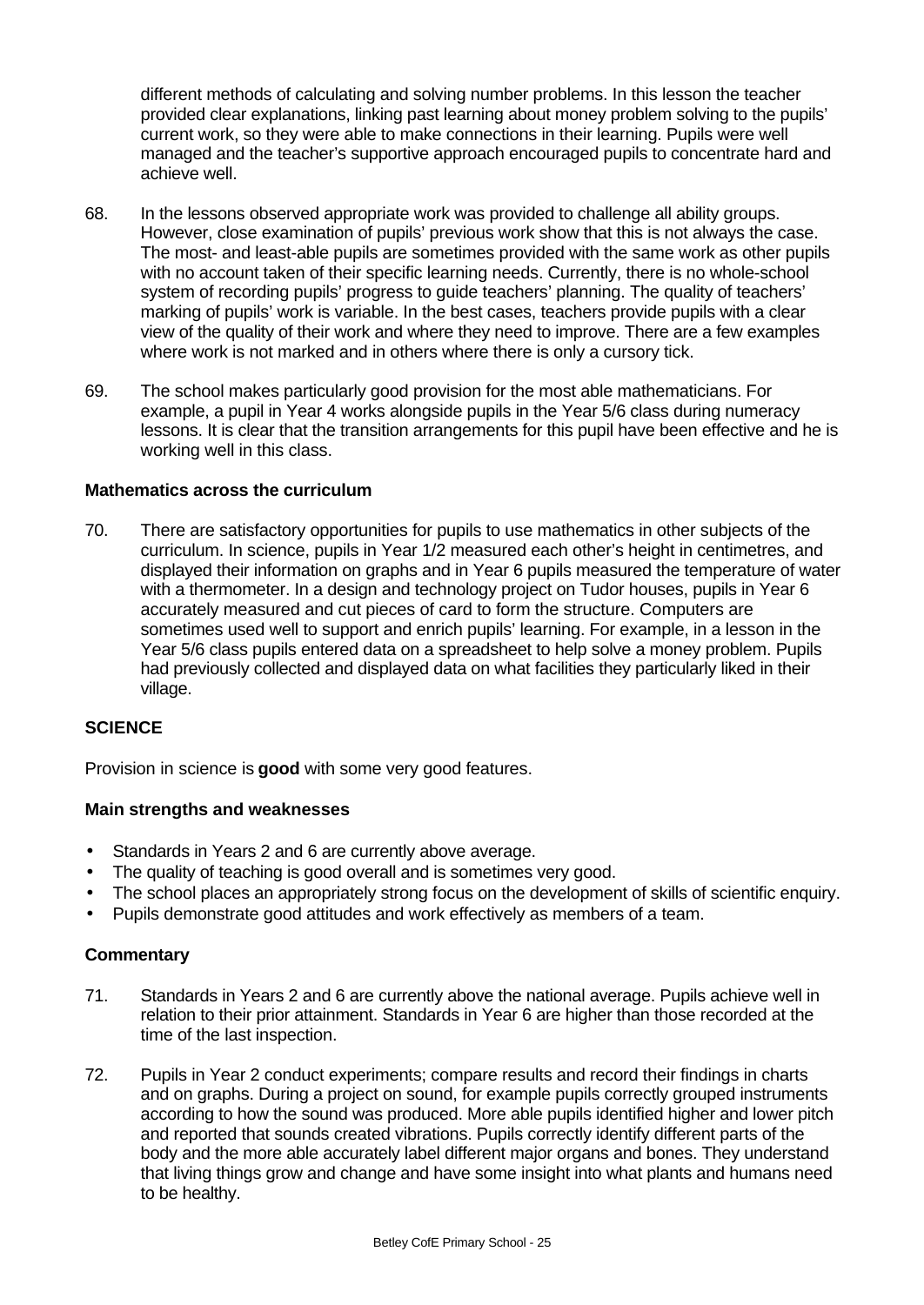- 73. Pupils in Year 6 demonstrate a good understanding of how to conduct and record the results of experiments. In a very good lesson in the Year 5/6 class for example, pupils chose from a range of resources as they sought to separate various mixtures. They experimented with fabrics, cotton wool and filter paper working systematically through each task and recording their observations. In this lesson, pupils approached the challenge with great enthusiasm, demonstrating a real thirst for learning and working effectively as members of a team. Pupils make reasoned predictions, for example whether cornflower, chalk or salt will dissolve in water, drawing on their previous knowledge and experiences to inform their judgement. They recall key facts about organs of the body and their functions and demonstrate a good understanding of the apparent motion of the sun across the sky and the formation of shadows.
- 74. Teaching and learning are good. The best lessons are very well planned and organised with a wide range of activities to promote pupils' interest and challenge their thinking. In a very good lesson in the Year 3/4 class for example, the teacher provided x-rays of bones for pupils to examine, computer programs through which they could compare skeletons and a wide range of books for pupils to research. At the beginning of this lesson the teacher successfully used an 'interactive whiteboard' to engage and maintain the pupils' interest. She used the equipment well to illustrate teaching points and involve individual pupils. During the lesson pupils thoroughly enjoyed working on the computers and finding out information from the books. Throughout the lesson the teacher promoted technical vocabulary effectively and the more able pupils in particular thoroughly enjoyed learning the names of the different bones. At the end of the lesson there was a good opportunity for pupils to report back what they had learned and for the teacher to reinforce the learning intentions.
- 75. Teachers place an appropriately strong emphasis on pupils conducting experiments and recording the results in a variety of ways. This was seen not only in lessons but also in the pupils' work. Teachers often tailor work carefully to the learning needs of individuals but this is not always the case. Sometimes less able pupils are provided with the same work as the other pupils, which results in them being unable to complete the task successfully. Where work had been marked there were few indications of areas for improvement or what the pupils might do next. The subject co-ordinator is new to the post and is keen to develop the role. She has some understanding of standards being achieved in the school and recognises that there are weaknesses in the day-to-day recording of pupils' attainment and progress.

## **INFORMATION AND COMMUNICATION TECHNOLOGY**

Provision in information and communication technology (ICT) is **satisfactory.**

## **Main strengths and weaknesses**

- There have been good improvements in the provision and standards since the last inspection.
- Pupils have good attitudes to this subject.

#### **Commentary**

76. Standards in Year 2 and 6 are broadly average. Pupils achieve satisfactorily. The school has made good improvements since the last inspection when this subject was a key issue.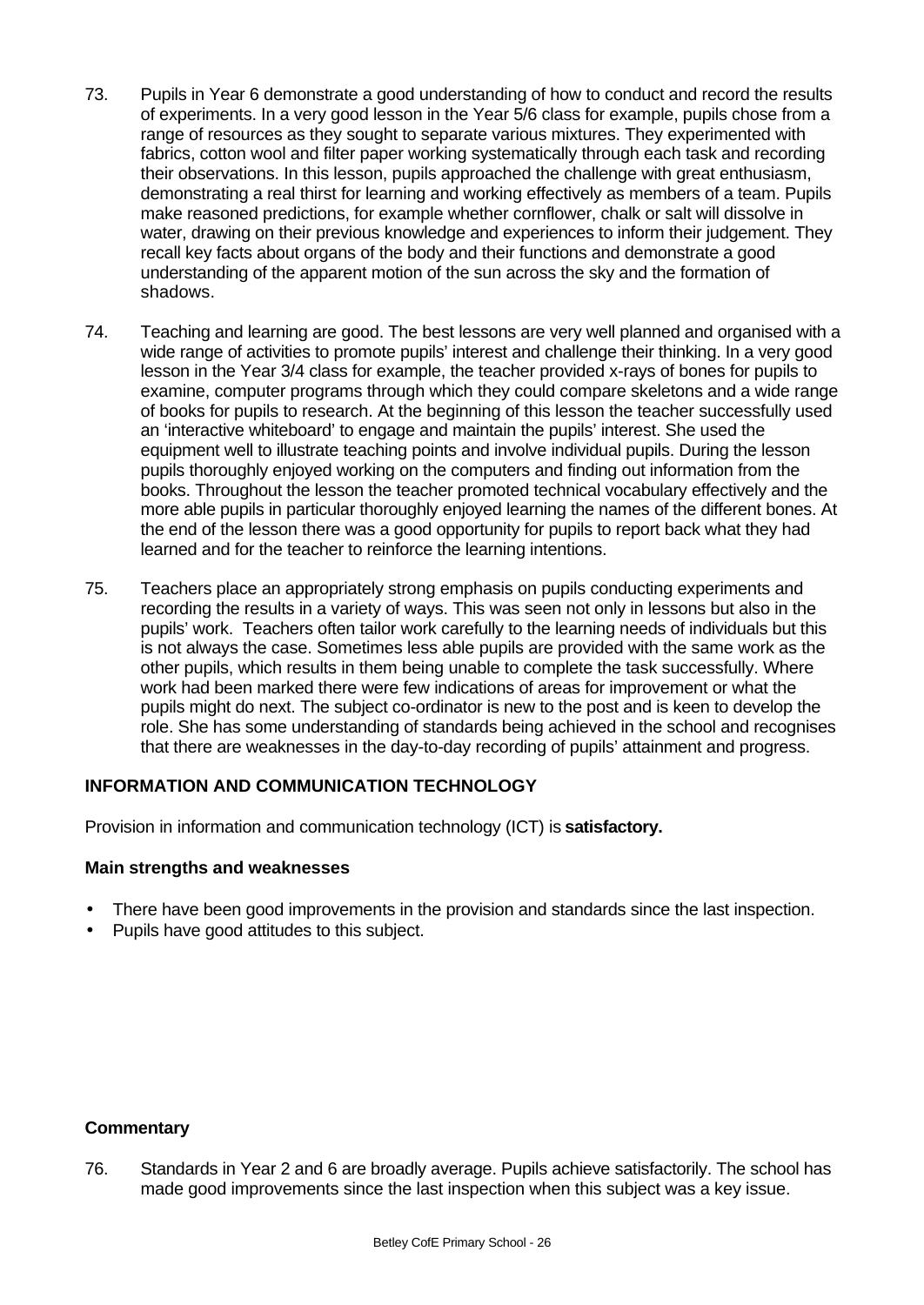- Standards have risen.
- Staff have received training and also attended courses on ICT in numeracy and 'interactive whiteboard' training.
- The school has been accepted into a local Network Learning Community to raise the profile of ICT.
- There has been a significant increase in the number of computers.
- 77. Pupils in Year 2 demonstrate satisfactory keyboard and mouse skills as they type questions to ask a pen friend in Zimbabwe. They create pictures for Christmas calendars using an art program. Pupils effectively explore adventure programs, finding out where a spell book is hidden, for example or to collect witches' spells. In lessons they enter a series of commands into a floor robot to follow a pre-determined course, displaying satisfactory levels of understanding. More able pupils successfully plan a route, recording the directions and turns accurately. Pupils talk about how computers are used outside of school, for example in the library or cash points.
- 78. Pupils in Year 6 save, retrieve and print using a range of programs. When using computers for word processing, pupils readily change the font style, size and colour and combine pictures with the text. They create coloured banners for the wall and front covers for topic books on a variety of themes, for example, the Tudors or Hong Kong. More able pupils download pictures from the Internet and incorporate these into their work. Pupils use graphic programs to record the results of surveys they have undertaken, for example, which facilities they like most in the village. In lessons, pupils enter data into a spreadsheet to help them calculate the cost of food for a party. Pupils efficiently use search engines on the Internet to research topics on Hong Kong, the Tudors or Indian music for example. Good links with other schools are beginning to provide a wide range of opportunities for pupils to send e-mails. There is also an on-going writing project with another school, where pupils from one school start off a story and send it by e-mail for pupils at the other school to complete.
- 79. As only one lesson was seen it is not possible to make an overall judgement on teaching and learning. The lesson in the Year 1/2 class was well planned and organised and clearly built on pupils' previous learning. The teacher effectively used another adult and pupils to illustrate important teaching points, for example the need to give accurate directions. The pupils were keen to take part and were excited when it was their turn to be navigated from the picture of one wild animal to another. The teacher provided clear step-by-step instructions that set a good pattern for the commands that pupils would later enter into a floor robot. The teacher gave the pupils a good range of challenging tasks, which they worked at with interest. During the lesson the teacher monitored pupils' progress well, supporting their learning and ensuring that they stayed on task and worked hard. In other lessons, teachers use 'interactive whiteboard' effectively to gain pupils' attention and to illustrate teaching points.

#### **Information and communication technology across the curriculum**

80. Discussions with pupils and close examination of pupils' previous work illustrate that computers and computer programs are used satisfactorily to support pupils' learning in other subjects. In mathematics, pupils use spreadsheets and graphic programs and in science they use computers to learn about bones and skeletons, for example. Pupils often use the Internet to research topics on geography and history.

## **HUMANITIES**

81. In humanities, work was sampled in **history** and **religious education**, with no lessons seen in history and only one in religious education. It is therefore not possible to form an overall judgement about provision in these subjects. There is every indication that standards are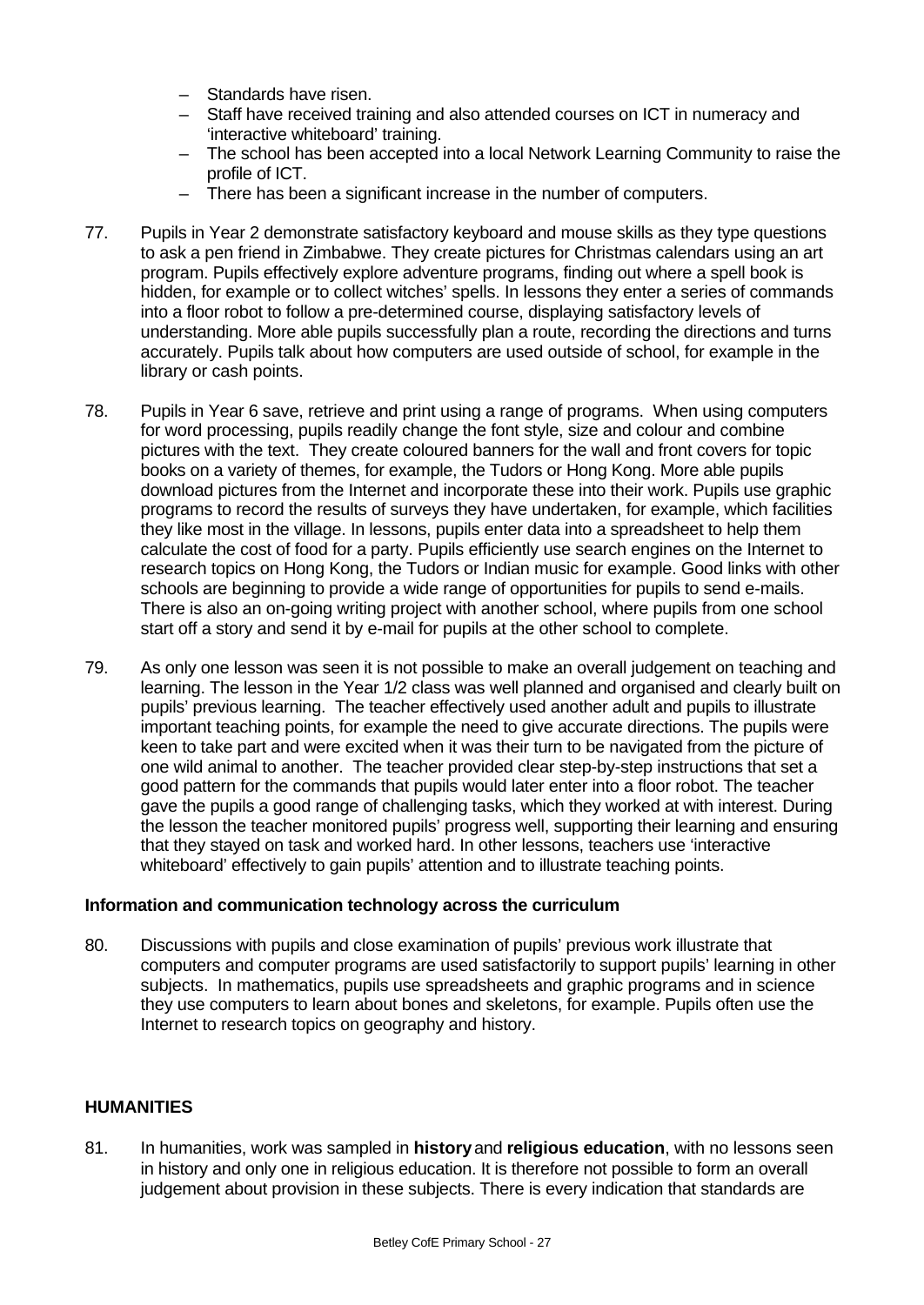broadly average and pupils achieve satisfactorily. This is a similar situation to that recorded in the previous report.

- 82. **In history** pupils gain sound knowledge about different periods as they move through the school. Teachers use places of interest and the village locality as well as visitors, to support, consolidate and extend pupils' learning. There is sound development of historical skills by various methods and resources, which help to make the pupils' learning meaningful.
- 83. Infant classes study 'Famous People', for example Florence Nightingale and Louise Braille, the latter being linked with science work on 'Senses.' Older pupils study the Tudor period, comparing their life-styles, entertainment and schools with ones during this period. Homework includes researching their family tree on the Internet and one pupil went back five generations. These activities help pupils make sense of their learning across the curriculum and builds on historical skills that are established earlier in school, using primary and secondary sources. It also gives parents involvement in their children's learning in school. Pupils have insufficient opportunities to write at length in the subject. Most pupils find the subject interesting and enjoyable. The role of the co-ordinator, who has been in post for a short time, has yet to be fully developed.
- 84. **In religious education,** pupils make satisfactory and occasionally good progress. In a good lesson in the Year1/2 class for example, the teacher effectively introduced the story of Jesus' Stilling the Storm' by playing a piece of music that represented wild weather. This had the effect of stimulating the pupils' imagination and capturing their attention for the reading of the story. The pupils tried hard to empathise with the plight of the disciples commenting on the fact that they would be terrified or shocked. The lesson was well planned with appropriately challenging work for all pupils. Pupils used their senses well as they recorded what it would have been like to have been in the storm. Examination of pupils' previous work demonstrates a satisfactory understanding of the importance of giving and receiving gifts and saying thank you. They know that different religions celebrate special meals, for example 'The Last Supper', and events, like Divali.
- 85. In discussions, pupils in Year 6 demonstrate a satisfactory knowledge of the major religions of the world. They recall the names of key figures and important events from the Old and New Testament. They talk about the importance of rules for living and recount instances where they have been a 'Good Samaritan'. But they are unsure about Christian belief in the trinity. Pupils in Years 3 to 6 have a good understanding of key events in the Christian calendar, for example Advent, Christmas and Easter and record these in the form of flow charts or storyboards. The oldest pupils recall how Moslems call God 'Allah'. They demonstrate a good understanding of the importance that followers of Islam place on washing and prayer. Their knowledge of the significance of religious symbols is limited.

## **Geography**

Provision in Geography is **good.**

- Standards are above average and pupils achieve well.
- Teaching of geographical skills throughout the school is good.
- Opportunities to include other subjects within geography are good.
- Limited opportunities for the subject co-ordinator to develop her role.
- 86. During the inspection, three geography lessons were observed in the infants and juniors. There was also work for scrutiny, and careful and informative displays throughout school contribute to the judgement that standards of seven and 11-year–olds are above national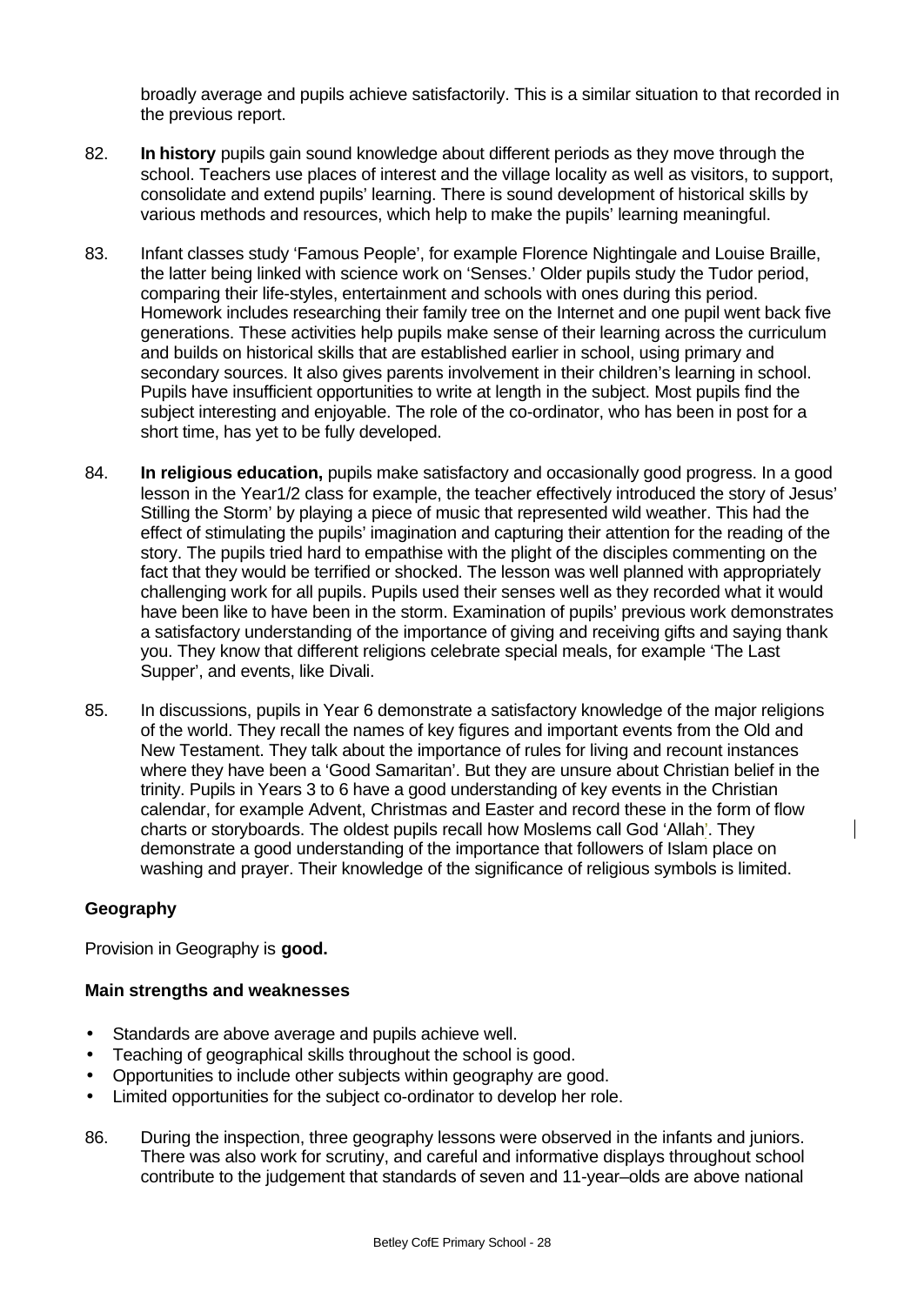expectations. Pupils achieve well throughout the school due to good teaching. This constitutes good improvement since the last inspection.

- 87. Teachers provide young pupils with good opportunities to visit their local environment and are encouraged to respect and take care of it. The work in the juniors consolidates and extends earlier learning. The range of locations to be studied is extended into a global dimension and work on Hong Kong and India is undertaken, again, linked to topics that have everyday meaning for the pupils such as foods, homes and lifestyles. There is evidence of the development of geographical skills throughout school. Educational visits to rivers, residential centres and coastal locations, as well as visitors into school make the pupils' learning more relevant.
- 88. Overall, teaching is good. In a good lesson in Year 1/2 for example, the teacher spoke knowledgeably about Zimbabwe. Her enthusiasm and expertise captured the interest of the pupils, who were fascinated by her knowledge of the country and in particular, her personal experiences. The pupils were keen to know about the life of a boy that the school is sponsoring and sought to find his village using the Internet.
- 89. This subject makes a positive contribution to social, cultural and moral development by raising pupils' awareness of other cultures and societies. The subject leader has had no time for monitoring work or the quality of teaching and learning across the school as she has been in post for only a short time.

## **CREATIVE, AESTHETIC, PRACTICAL AND PHYSICAL SUBJECTS**

- 90. In creative, aesthetic, practical and physical subjects only one lesson was observed in **art and design** and no lessons were seen in **music** or **physical education.** In addition to observing the lesson, inspectors spoke to co-ordinators about their work, talked to pupils about what they had learnt, and sampled pupils' work. It is not possible to make a firm judgement about provision in any of these subjects or standards pupils achieve in music and physical education in Years 2 and 6, or art and design in Year 6.
- 91. In **art and design,** pupils in Year 2 attain standards that are broadly average, with some examples of work that are above this level. Overall, pupils achieve satisfactorily. This is a similar picture to that recorded in the previous report. Pupils in the Year 1/2 class created paintings of good quality, depicting an African scene using both bright and subtle colours to good effect. They made decorative masks, based on pictures they had seen of the Makishi dancers at the Victoria Falls in Zimbabwe. They decorated the paper masks with strong patterns in black and red that effectively captured the designs they had seen. Pupils also created three-dimensional models, for example frogs from fabric and dragons from salt dough.
- 92. There are some good examples of artwork in the Year 3/4 class, where pupils produced paintings in the style of Picasso and Mondrian, and created cityscape collages using a range of paints and different papers. There are some particularly impressive examples of pupils using a computer program to create images in the style of Andy Warhol. Pupils in this class also created some colourful paper masks and costumes, as part of a Caribbean project. Pupils in Year 6 produce observational drawings of a satisfactory standard, developing skills of shading to create different textures. In the good lesson in the Year 5/6 class, pupils demonstrated satisfactory co-ordination as they carved three-dimensional shapes from bars of soap. The lesson was well planned and organised and pupils were well supported and encouraged throughout a task that a significant minority found particularly challenging.
- 93. In **music,** examination of teachers' planning indicates that pupils have access to an appropriate curriculum. This provision is enhanced by opportunities for pupils to learn to play the recorder and piano, and in addition flute, clarinet and brass tuition is provided by peripatetic teachers. In assemblies, pupils sing tunefully in time to the piano. The subject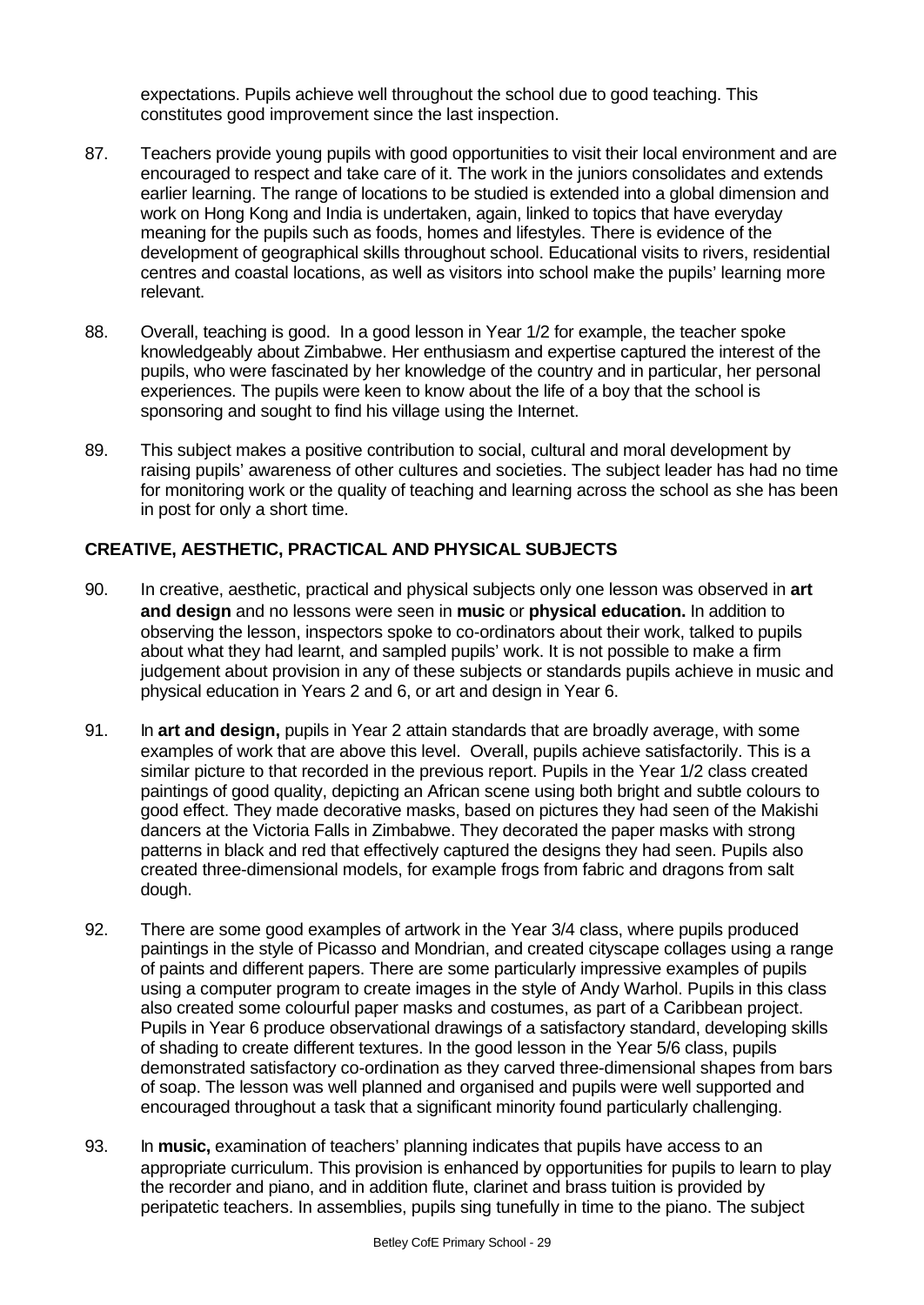contributes well to pupils' multi-cultural development, with opportunities for pupils to take part in African drumming and listen to Indian music. Other projects are planned, for example a visit of Taiko drummers.

- 94. In **physical education,** the school works very hard to overcome the limitation of the site. From viewing planning and discussions with the subject co-ordinator it is evident that all the strands of the subject, including outdoor and adventurous activities are regularly taught within the course of the two-year cycle. The standards achieved in swimming by Year 6 are good with all pupils being able to swim at least 25 metres.
- 95. Pupils in Years 3 to 6 are regularly coached in football and the football team was undefeated in the league and shared the small schools' cup. Good use is made of outside providers to give specialist training in tag rugby, and judo. Pupils in Years 5 and 6 visit a residential outdoor education centre where they have opportunities to participate in climbing, walking and pot holing.

## **Design and Technology**

Provision in design and technology is **satisfactory.**

## **Main strengths and weaknesses**

- Good teaching in Year 5/6.
- Pupils enjoy the subject and display good attitudes.
- 96. Standards in Years 2 and 6 are broadly average. Pupils achieve satisfactorily. This is a similar picture to that recorded in the previous report. In a satisfactory lesson in the Year 1/2 class, pupils demonstrated satisfactory skills of folding and gluing, as they created paper huts. Examination of previous work shows that pupils designed and made dragons where the movement of the jaw was operated by pneumatics, a plastic tube and a balloon. The designs clearly explained how the pupils made their dragons and the equipment they used. Pupils had also created dragons from card, using split pins to create movement in the legs.
- 97. In a good lesson in the Year 5/6 class pupils examined different types of biscuits, evaluating and describing their characteristics based on their shape, flavour and wrapping. Examination of previous work indicates that pupils in Year 6 have created labelled diagrams of a satisfactory standard showing how to construct a model of a Tudor house. The pictures of the houses were shown from different elevations and the size of each piece of card that was to be used was clearly identified. The completed artefacts, which were of satisfactory quality, and clearly resembled the original designs. There is little indication of pupils' evaluating their work or describing how it could be improved.
- 98. Teaching and learning are satisfactory overall. In both the lessons observed the teachers provided pupils with clear explanations and instructions, which was demonstrated by the ease at which pupils settled to their work and the confidence they showed. The teachers monitored pupils' progress well and gave them good support in their tasks. In response, pupils in both classes worked hard with good levels of concentration. Pupils in the Year 5/6 class worked particularly effectively as members of a team as they discussed their ideas.
- 99. There is an appropriate curriculum that underpins the progressive development of pupils' skills, knowledge and understanding. The school often uses this subject to enhance and enrich pupils' learning in other areas of the curriculum. In some cases this is done well, but in others insufficient attention is given to the development of pupils' subject specific skills, and sometimes tasks lack challenge.

## **PERSONAL, SOCIAL AND HEALTH EDUCATION AND CITIZENSHIP**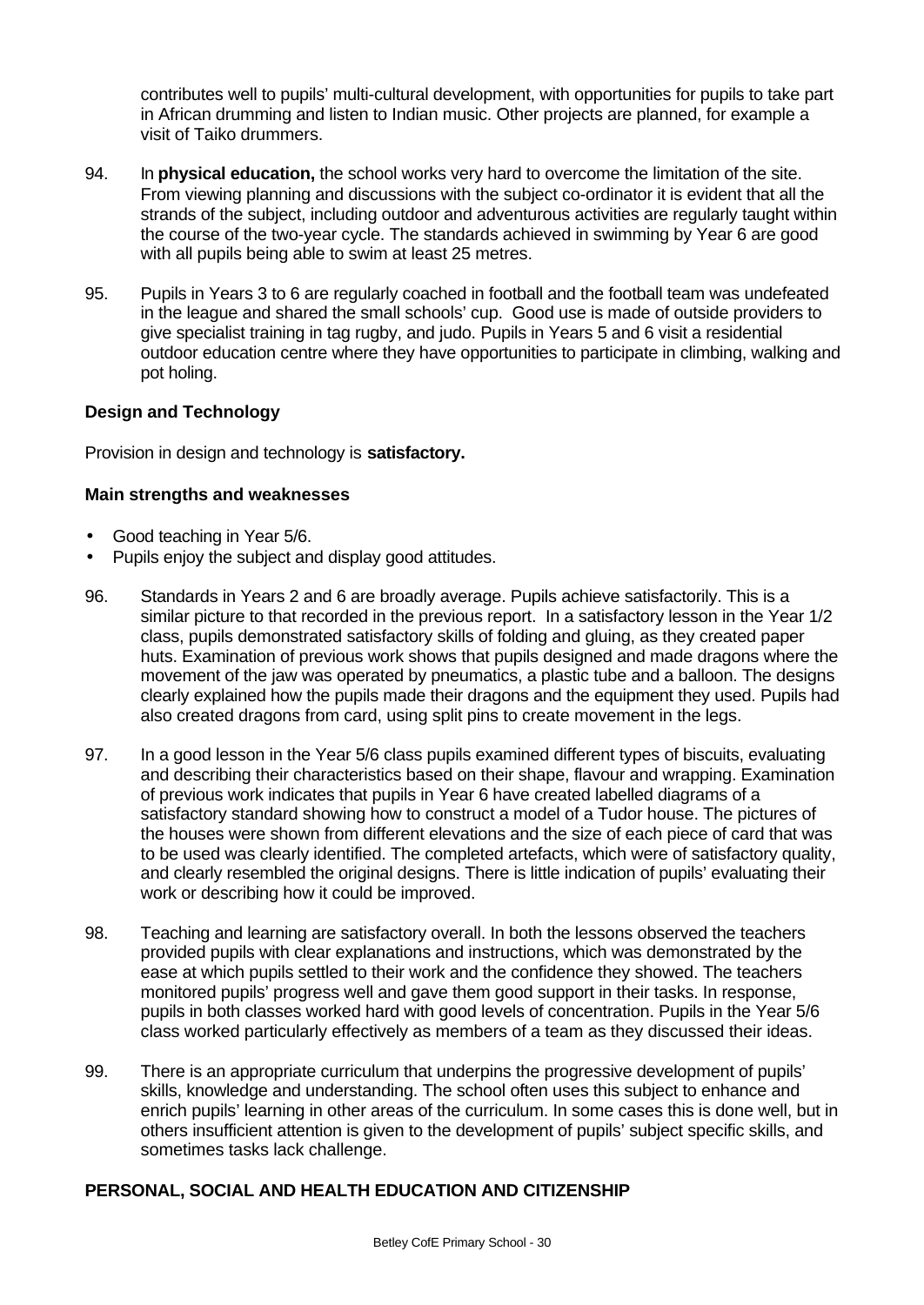## **Commentary**

100. The school makes good provision for pupils' personal, social and health education and citizenship. Drugs and sex education policies are in place. Lessons and 'circle time' help pupils to develop a sense of right and wrong and of being part of the school community. Opportunities to talk about things that are important to them are welcomed by the pupils; they like to think they can influence some of the decisions made in the school. The school council provides pupils with important insights into issues of citizenship.